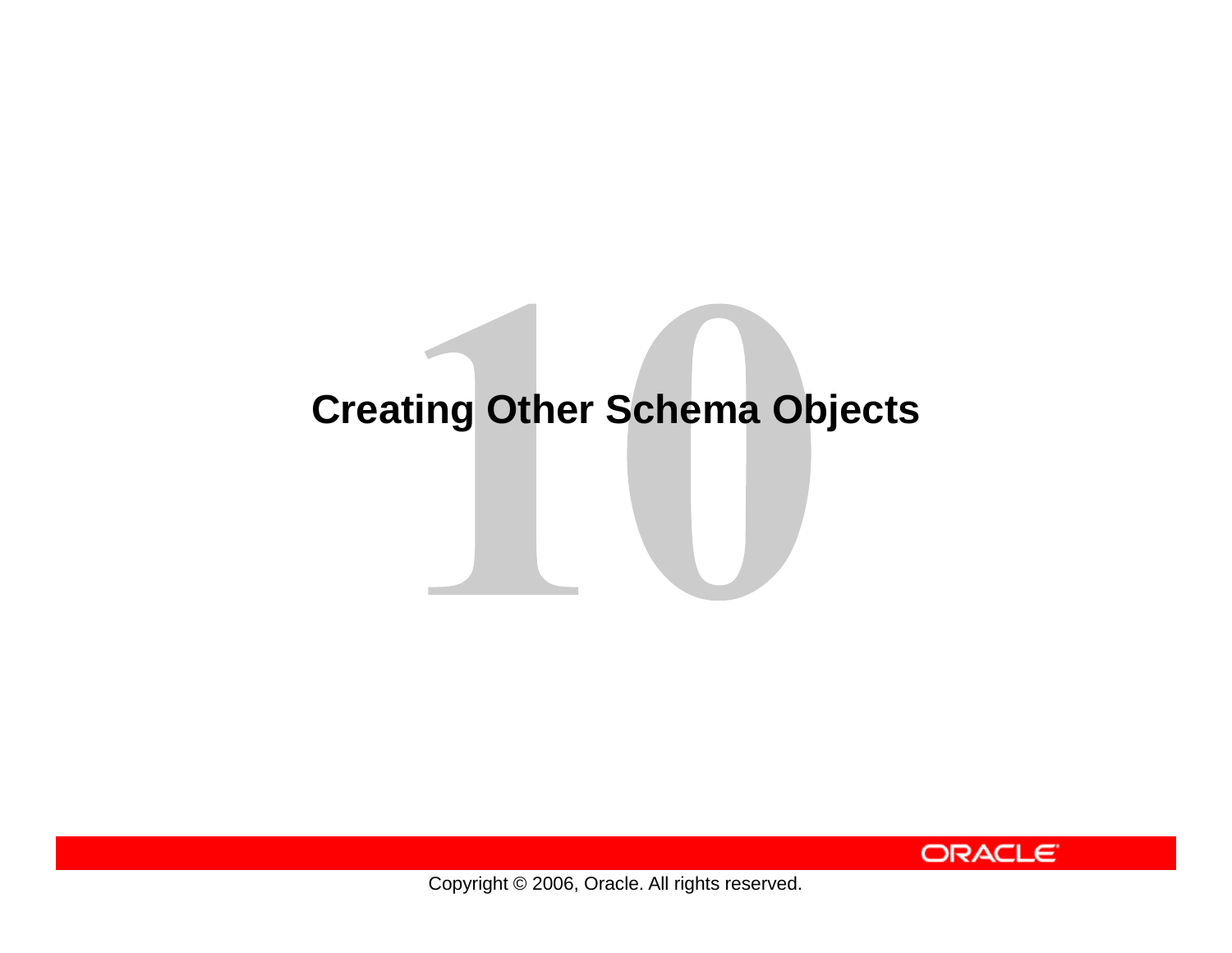## **Objectives**

**After completing this lesson you should be able to do this lesson, the following:**

- $\bullet$ **Create simple and complex views**
- **Retrieve data from views**
- $\bullet$ **Create, maintain, and use sequences**
- **Create and maintain indexes**
- •**Create private and public synonyms**

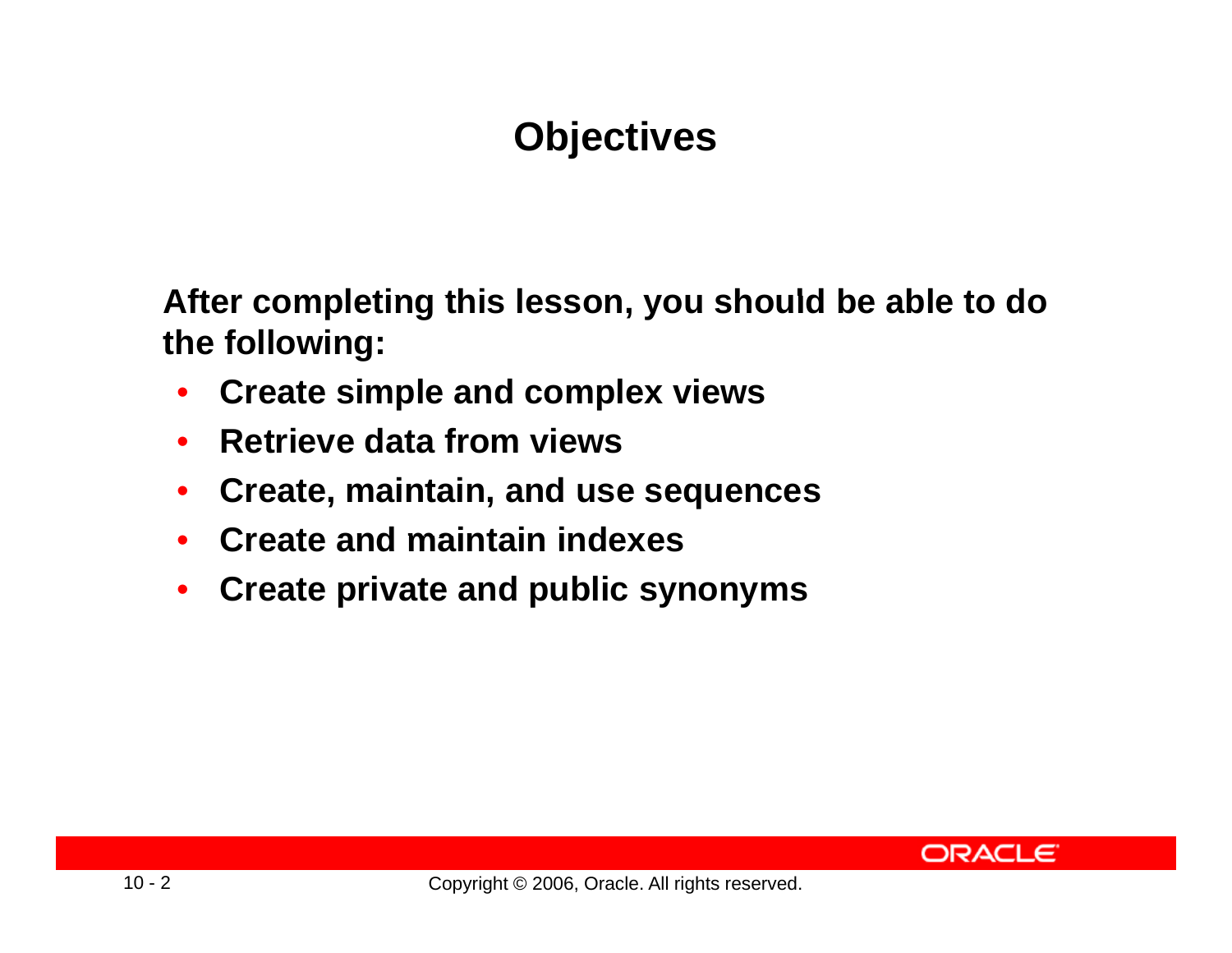#### **Database Objects**

| <b>Object</b>   | <b>Description</b>                                              |
|-----------------|-----------------------------------------------------------------|
| <b>Table</b>    | <b>Basic unit of storage; composed of rows</b>                  |
| <b>View</b>     | Logically represents subsets of data from<br>one or more tables |
| <b>Sequence</b> | <b>Generates numeric values</b>                                 |
| <b>Index</b>    | Improves the performance of some<br>queries                     |
| <b>Synonym</b>  | <b>Gives alternative names to objects</b>                       |

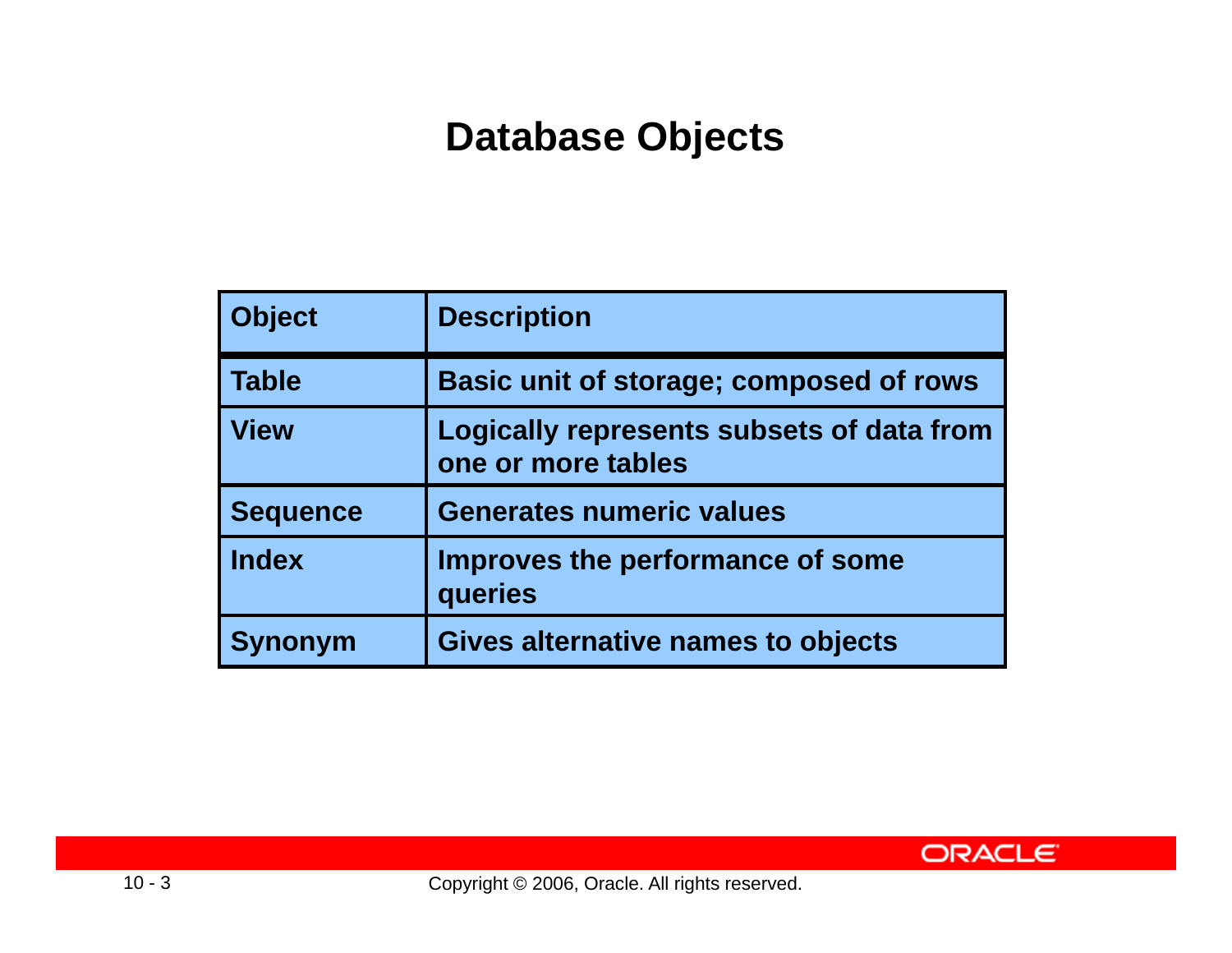#### **What Is a View?**

#### **EMPLOYEES table**

| EMPLOYEE ID FIRST NAME LAST NAME |                  |                       | <b>EMAIL</b>      | <b>PHONE NUMBER</b>              | <b>HIRE DATE</b> | <b>JOB ID</b> | <b>SALA</b> |
|----------------------------------|------------------|-----------------------|-------------------|----------------------------------|------------------|---------------|-------------|
|                                  | 100 Steven       | Kirg                  | <b>SKING</b>      | 515.123.4567                     | 17-JUN-87        | AD FRES       | 240         |
| 101                              | Neena            | Kochhar               | NKOCHHAR-         | 515.123.4568                     | 21-SEP-89        | AD VP         | 170         |
| 102                              | Lex              | De Haan               | LDEHAAN           | 515.123.4569                     | 13-JAN-93        | AD_VP         | 170         |
| 103                              | Alexander        | Hunpld                | AHUNO_D           | 590.423.4567                     | 03-JAN-90        | IT PROG       | 90          |
|                                  | 104 Eroce        | Emat                  | EERNST            | 590-423-4698                     | 21 MAY 9         | IT PROS       | 60          |
| WZ.                              | Diana            | Lomaz                 | <b>CALCARERTZ</b> | 590 423 5562                     | 07-FEB-99        | IT PROG       | 42          |
|                                  | 124 Kear         | Mesqoz                |                   | INNOURGOS 650, 123,5234          | 18-NOV-99        | ST MAN        | 58          |
|                                  | 141 Treima       | <b>SAGE COMMUNIST</b> | TRAJS             | 650.121.3009                     | 42 OGT 96        | ST CLERY      | 35          |
|                                  | 142 Curiis       | Denes                 | <b>CDAMES</b>     | 650.121.2894                     | <b>ELJAN-97</b>  | ST ULERK      | 31          |
|                                  | 143 Pandall      | se e c                | <b>PMATCLY</b>    | 633 121 1374                     | <b>IT.MARTH</b>  | ST MIERK      | 2D          |
| <b>EMPLOYEE ID</b>               |                  |                       | <b>LAST NAME</b>  | <b>SALARY</b>                    | JULYS            | ST CLERK      | 25          |
|                                  | 149              | Zlotkey               |                   | 10500                            | JAN (R)          | SA MAN        | 105         |
|                                  | 174              | Abel                  |                   | 11000                            | MAY-96           | SA_REP        | 110         |
|                                  | 176              | Taylor                |                   | 0600                             | <b>操人R-98</b>    | SA FEP        | 861         |
|                                  | T/O   NITIDBIBIY | ا الله ات             | <b>NORAINE</b>    | juli 1.44.1044.42520Jjjz4-MAY-99 |                  | SA_REP        | 70          |
| 200                              | Jennifer         | Whalen                | <b>JWHALEN</b>    | 515.123.4444                     | 17-SEP-87        | AD ASST       | 44          |
| 201                              | Michael          | Hatstein              | <b>NHARTSTE</b>   | 515.123.5555                     | 17-FEB-96        | MK MAN        | 130)        |
| 202                              | $ {\sf Pat} $    | Fay                   | <b>PFAY</b>       | 603.123.6666                     | 17-AUG-97        | MK_REP        | 60          |
| 205                              | Shelley          | Higgins               | <b>SHIGGINS</b>   | 515.123.8080                     | 07-JUN-94        | AC MGR        | 120         |
|                                  | 206 William      | Gietz                 | <b>WGIETZ</b>     | 515.123.8181                     | D7-JUN-94        | AC ACCOUNT    | 83          |

20 rows selected.

#### **ORACLE**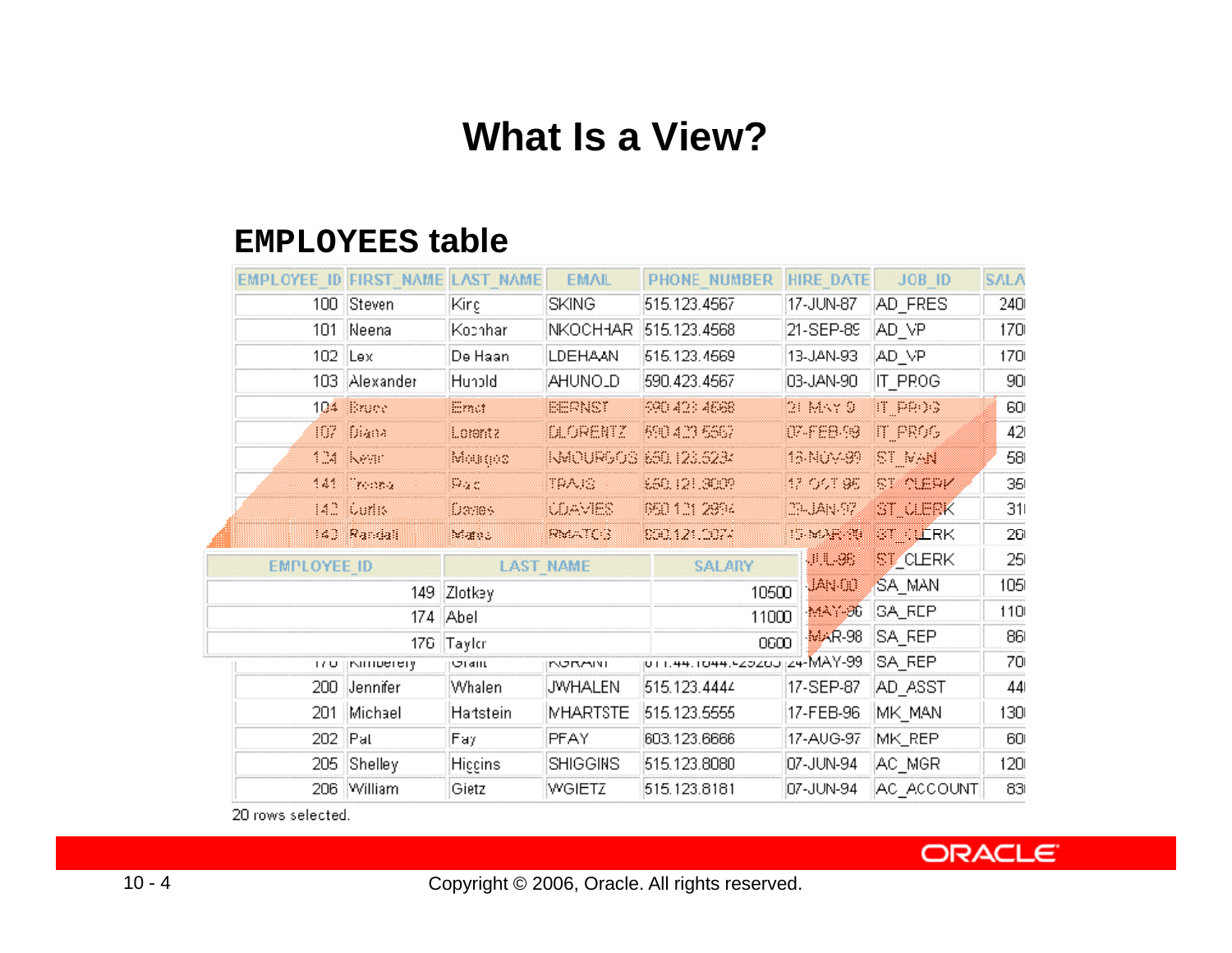**Advantages of Views**

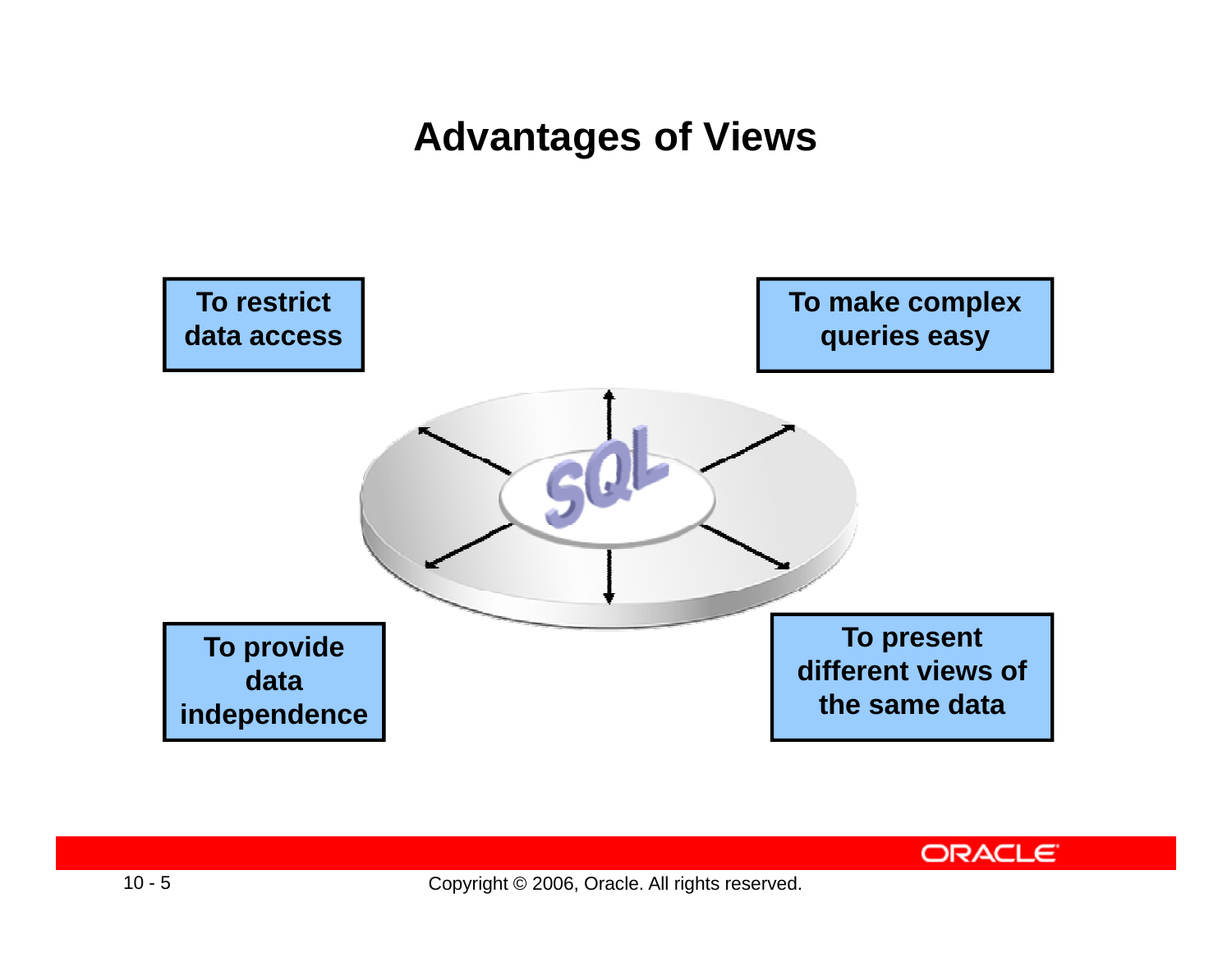#### **Simple Views and Complex Views**

| <b>Feature</b>                          | <b>Simple Views</b> | <b>Complex Views</b> |
|-----------------------------------------|---------------------|----------------------|
| <b>Number of tables</b>                 | One                 | One or more          |
| <b>Contain functions</b>                | <b>No</b>           | <b>Yes</b>           |
| <b>Contain groups of data</b>           | <b>No</b>           | <b>Yes</b>           |
| <b>DML</b> operations<br>through a view | <b>Yes</b>          | <b>Not always</b>    |

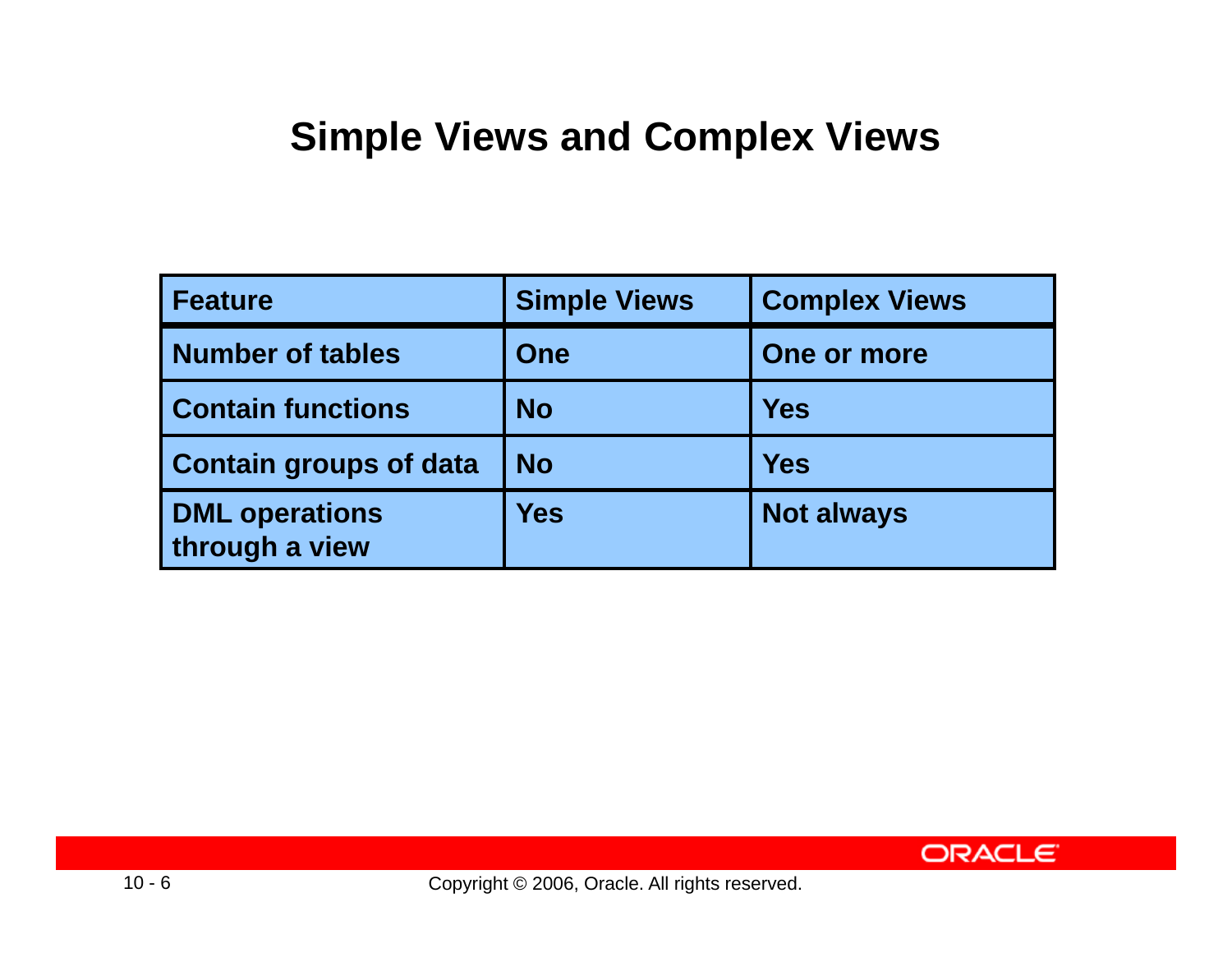### **Creating a View**

• **You embed <sup>a</sup> subquery in the CREATE VIEW CREATE statement:**

```
CREATE [OR REPLACE] [FORCE|NOFORCE] VIEW view
  [(alias[, alias]...)]
AS subquery
[WITH CHECK OPTION [CONSTRAINT constraint]]
[WITH READ ONLY [CONSTRAINT constraint]];
```
•**The subquery can contain complex SELECT syntax.**

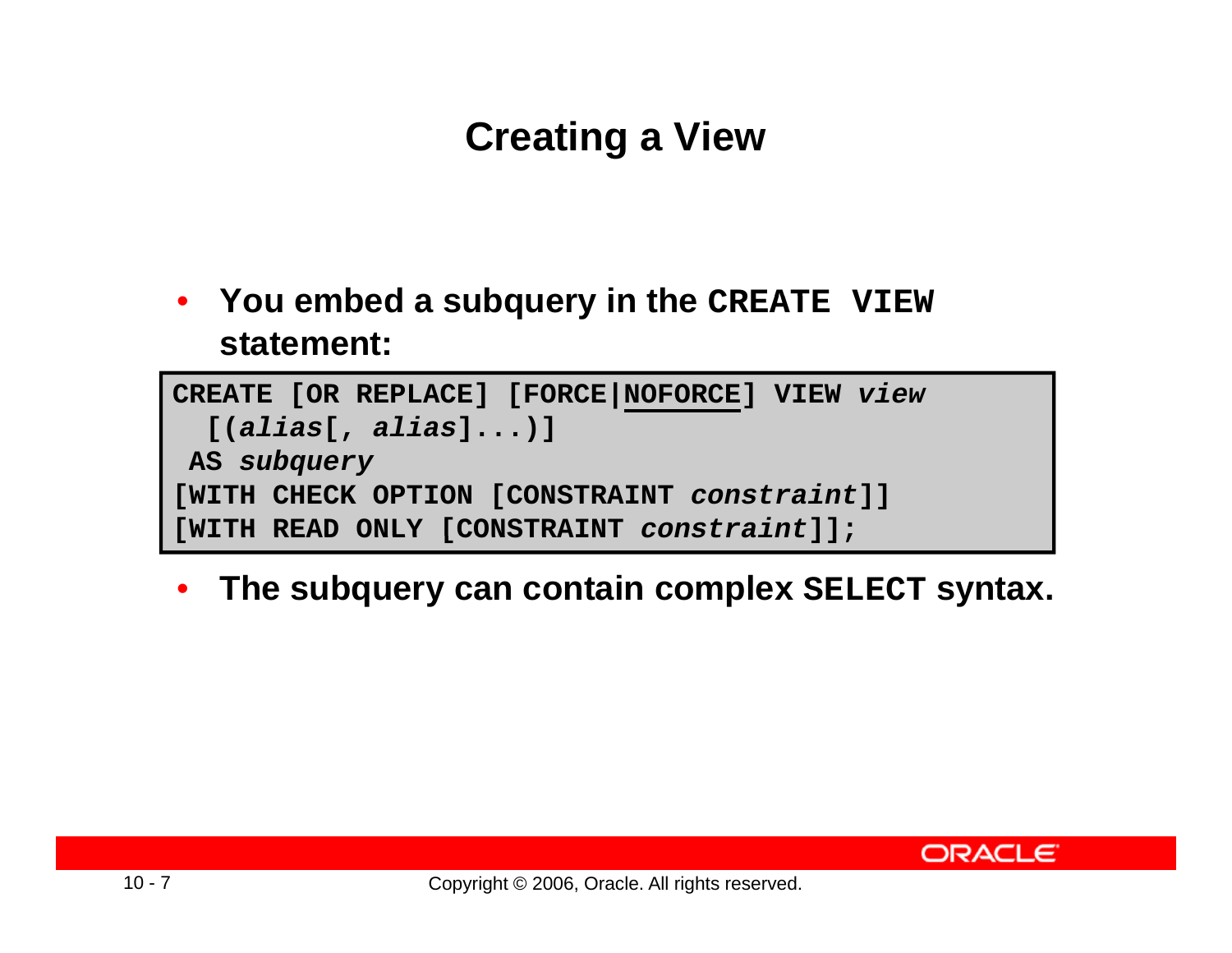### **Creating a View**

 $\bullet$  **Create the EMPVU80 view which contains details of view, employees in department 80:**

| <b>CREATE VIEW</b> | empvu80                        |
|--------------------|--------------------------------|
| AS SELECT          | employee_id, last_name, salary |
| <b>FROM</b>        | employees                      |
| <b>WHERE</b>       | department $id = 80;$          |
| View created.      |                                |

 $\bullet$  **Describe the structure of the view by using the**  *i***SQL\*Plus DESCRIBE command:**

**DESCRIBE empvu80**

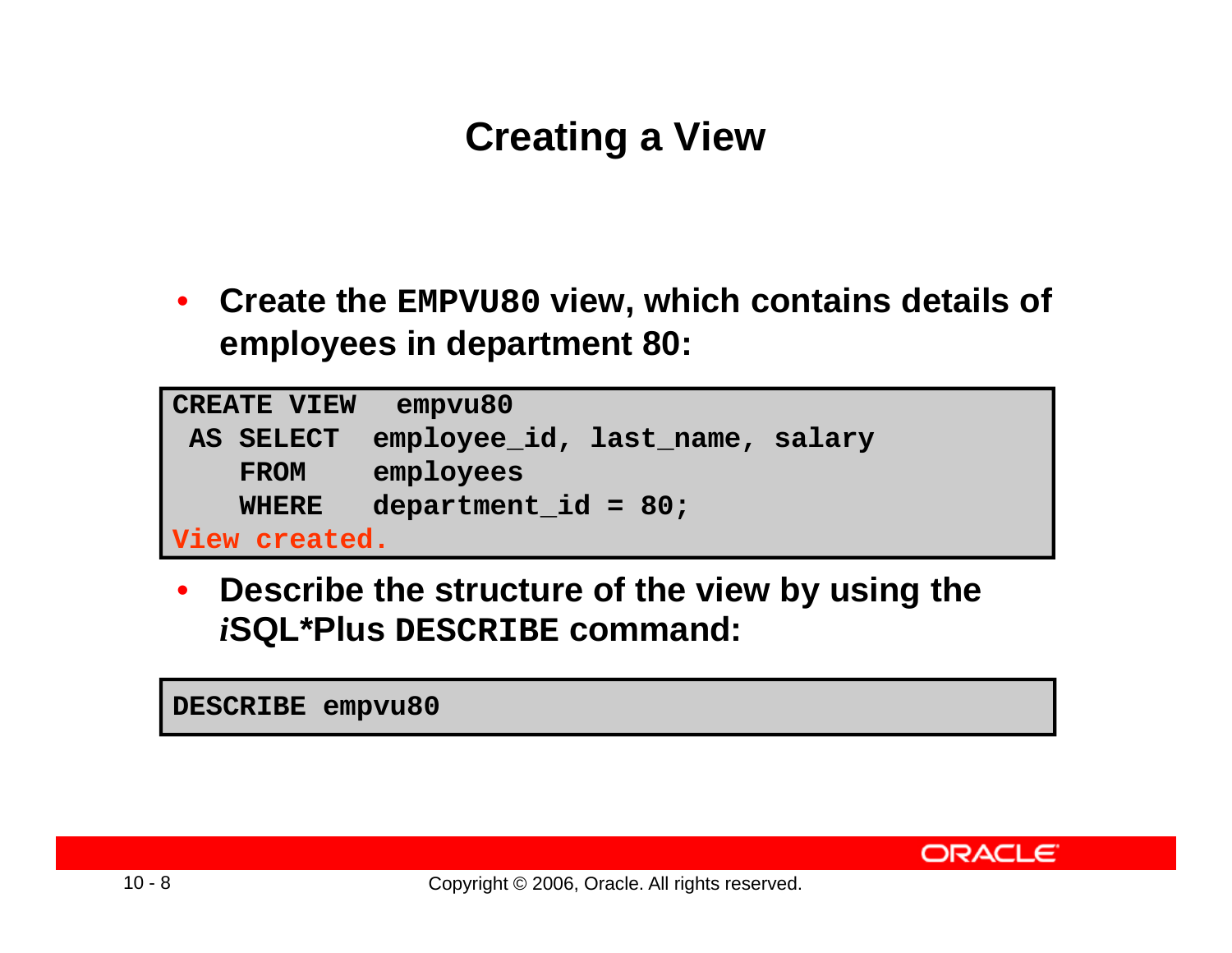#### **Creating a View**

 $\bullet$  **Create <sup>a</sup> view by using column aliases in the using subquery:**

| <b>CREATE VIEW</b> | salvu50                                |  |  |  |
|--------------------|----------------------------------------|--|--|--|
| AS SELECT          | employee id ID NUMBER, last name NAME, |  |  |  |
|                    | salary*12 ANN SALARY                   |  |  |  |
| <b>FROM</b>        | employees                              |  |  |  |
| <b>WHERE</b>       | department id = $50$ ;                 |  |  |  |
| View created.      |                                        |  |  |  |

 $\bullet$ • Select the columns from this view by the given **alias names:**

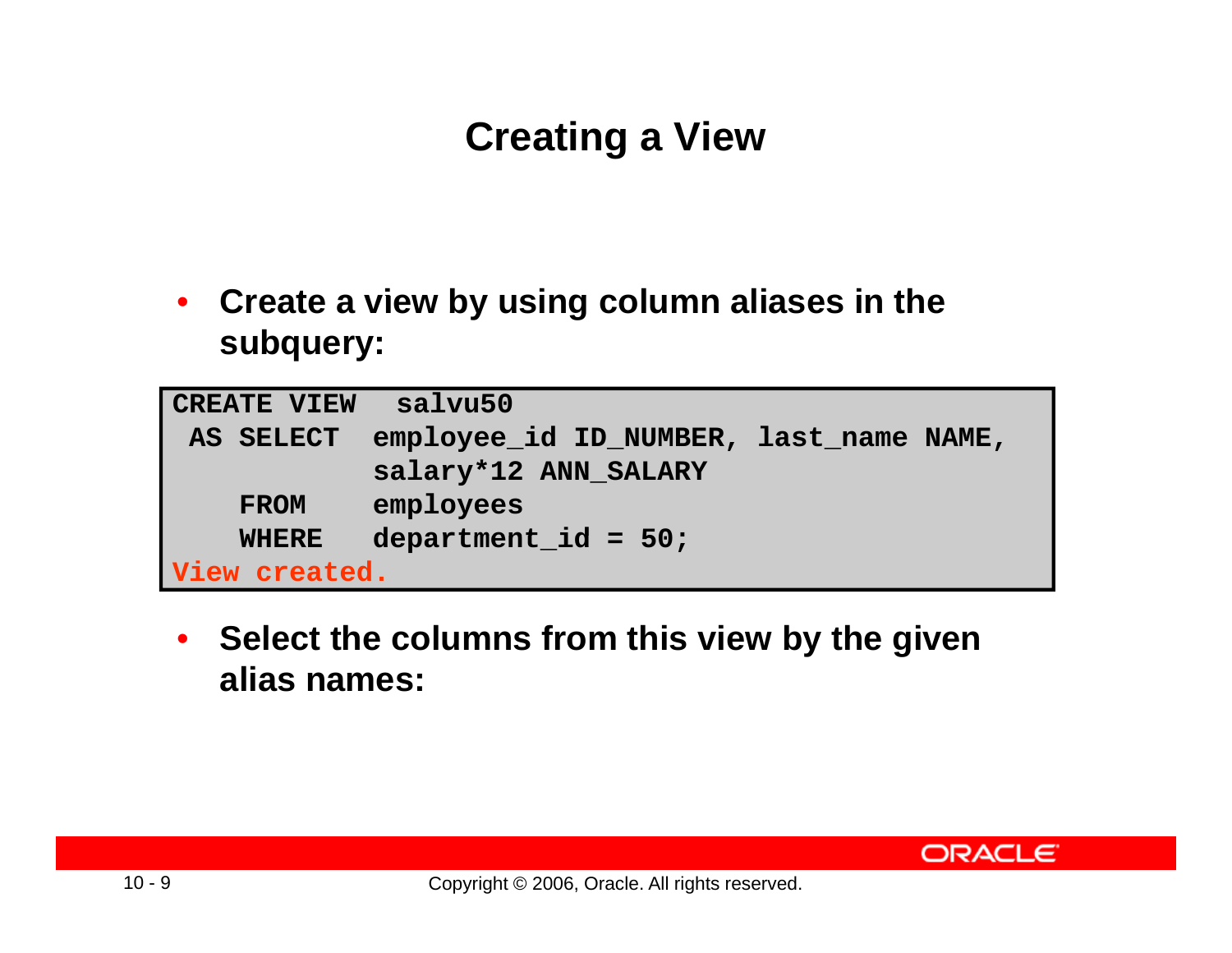#### **Retrieving Data from a View**

| <b>SELECT</b> |           |
|---------------|-----------|
| <b>FROM</b>   | salvu50 ; |

| <b>ID NUMBER</b> | <b>NAME</b>          | <b>ANN SALARY</b> |
|------------------|----------------------|-------------------|
|                  | 124   Mourgos        | 69600             |
|                  | 141 $\parallel$ Rajs | 42000             |
|                  | 142 Davies           | 37200             |
|                  | 143 Matos            | 31200             |
|                  | 144 ∥∀argas          | 30000             |

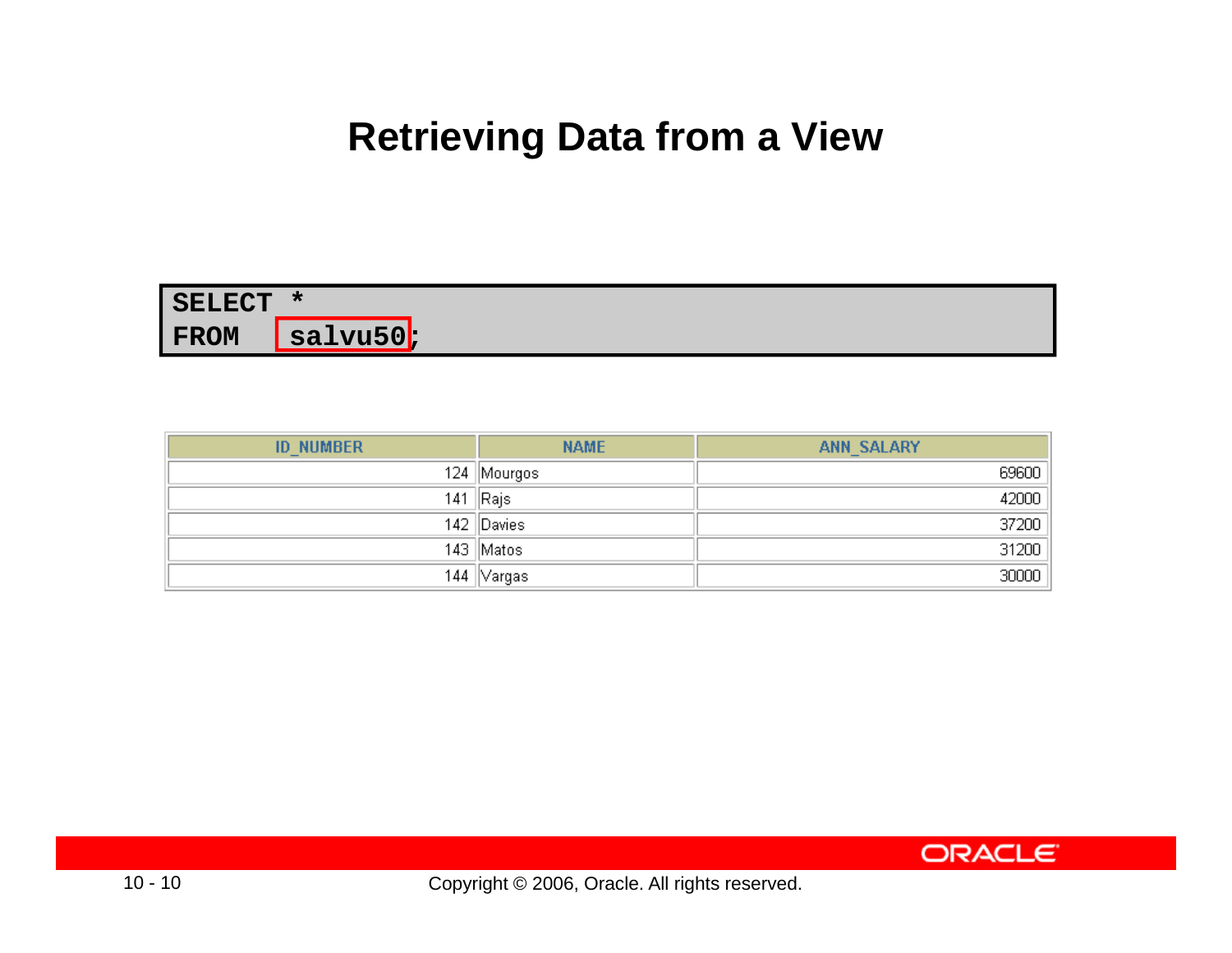### **Modifying a View**

• **Modify the EMPVU80 view by using <sup>a</sup> CREATE OR REPLACE VIEW clause. Add an alias for each column name:**

```
CREATE OR REPLACE VIEW empvu80
  (id_number, name, sal, department_id)
AS SELECT employee_id, first_name || ' ' 
            || last name, salary, department id  last_name,  department_id
   FROM employees
   WHERE department_id = 80;
View created.
```
• **Column aliases in the CREATE OR REPLACE VIEWclause are listed in the same order as the columns in the subquery. q y**

**ORACLE**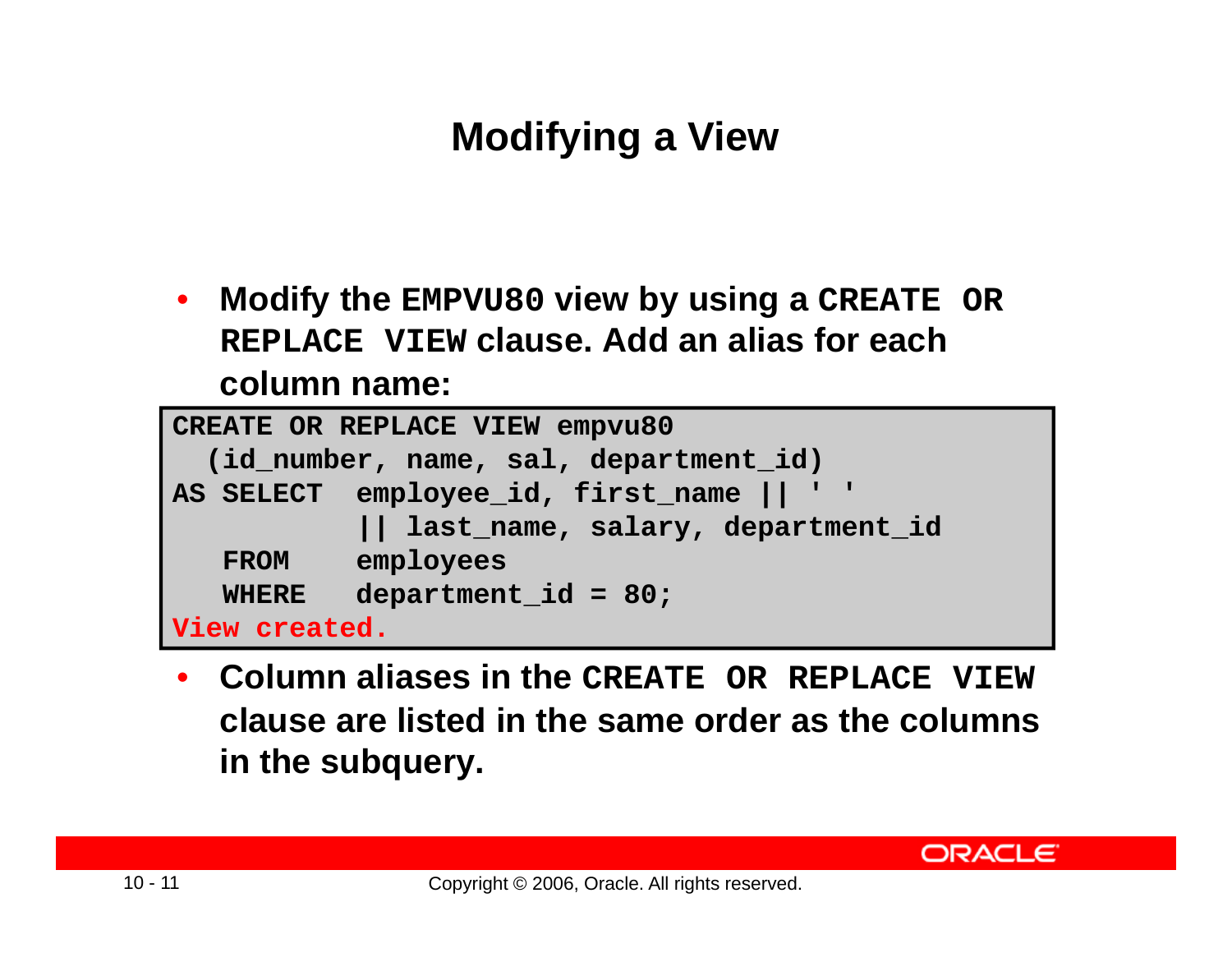#### **Creating a Complex View**

**Create <sup>a</sup> complex view that contains group functions to display values from two tables:**

| CREATE OR REPLACE VIEW dept sum vu                               |  |  |  |  |
|------------------------------------------------------------------|--|--|--|--|
| (name, minsal, maxsal, avgsal)                                   |  |  |  |  |
| d.department name, MIN(e.salary),<br>AS SELECT                   |  |  |  |  |
| MAX(e.salary), AVG(e.salary)                                     |  |  |  |  |
| employees e JOIN departments d<br><b>FROM</b>                    |  |  |  |  |
| $(e.\text{department} id = d.\text{department} id)$<br><b>ON</b> |  |  |  |  |
| GROUP BY d.department name;                                      |  |  |  |  |
| View created.                                                    |  |  |  |  |

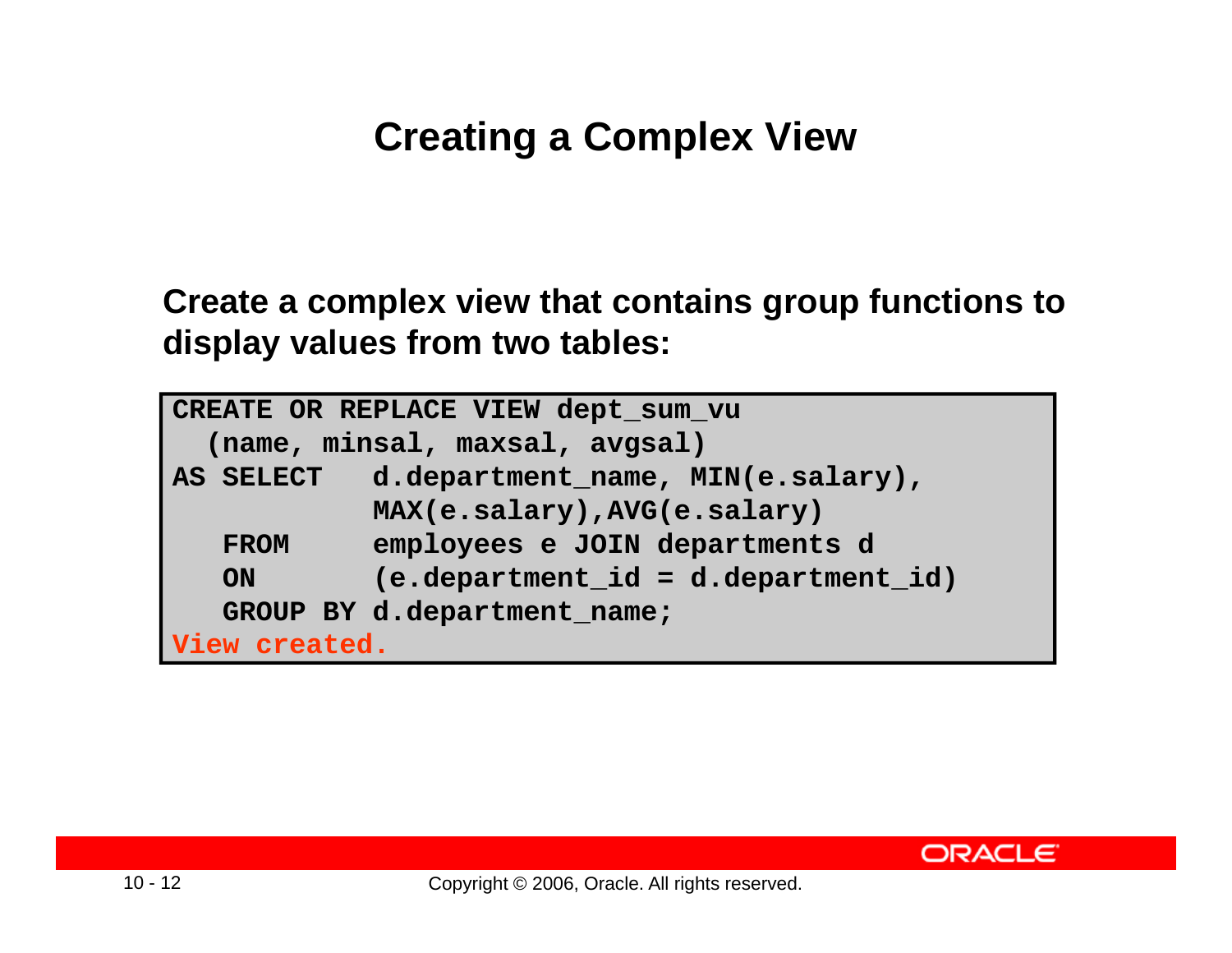#### **Rules for Performing DML O ti Vi Operations on a View**

- **You can usually perform DML operations on simple views.**
- **You cannot remove a row if the view contains the following:**
	- **Group functions**
	- **A GROUP BY clause**
	- **The DISTINCT keyword**
	- **The pseudocolumn ROWNUM keyword**



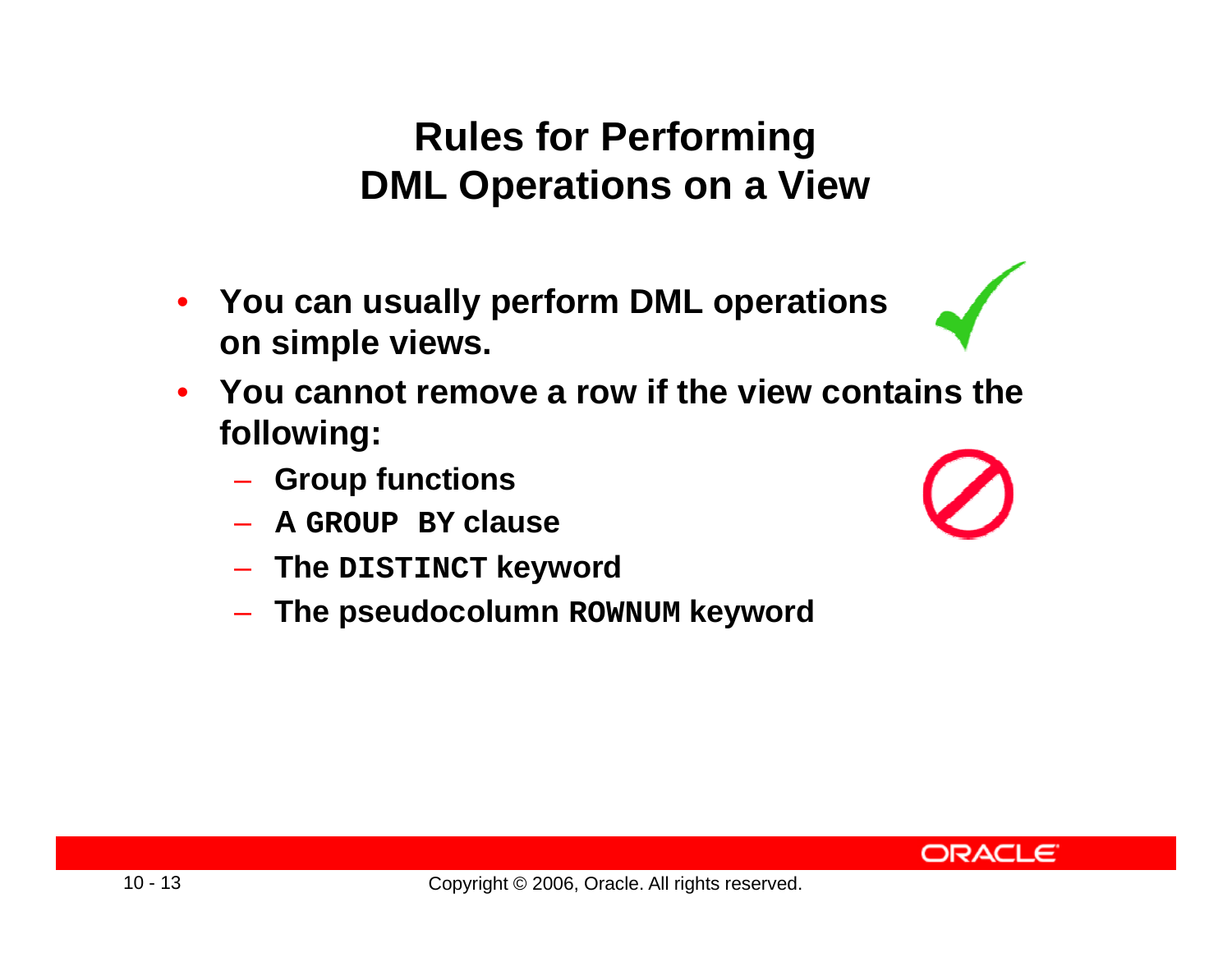#### **Rules for Performing DML O ti Vi Operations on a View**

**You cannot modify data in <sup>a</sup> view if it contains: <sup>a</sup> view**

- •**Group functions**
- •**A GROUP BY clause**
- $\bullet$ **The DISTINCT keyword**
- $\bullet$ **The pseudocolumn ROWNUM keyword**
- $\bullet$ **C l d fi d b i Columns defined by expressions**

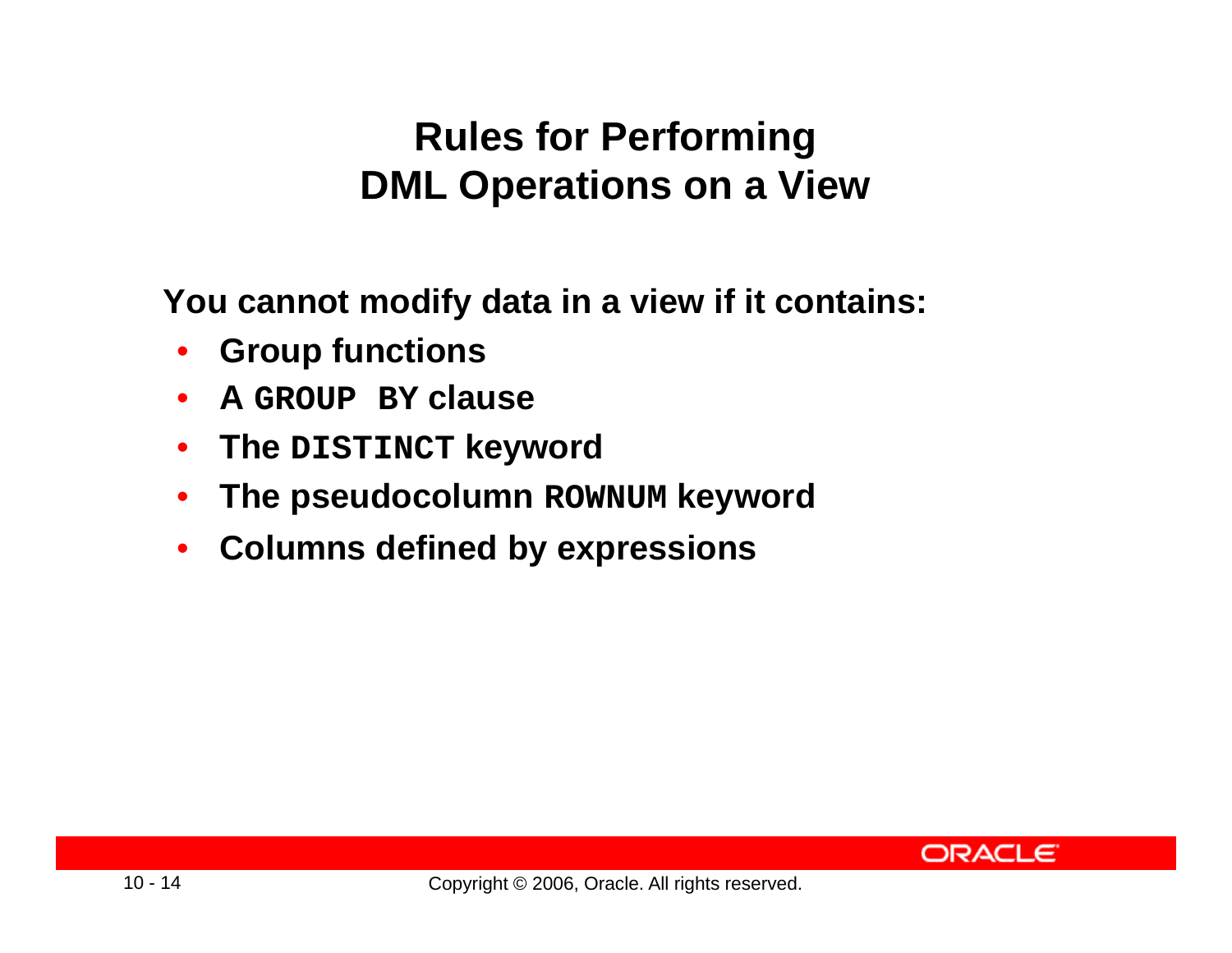#### **Rules for Performing DML O ti Vi Operations on a View**

**You cannot add data through <sup>a</sup> view if the view view includes:**

- •**Group functions**
- **A GROUP BY clause**
- •**The DISTINCT keyword**
- •**The pseudocolumn ROWNUM keyword**
- •**Columns defined by expressions**
- • **NOT NULL columns in the base tables that are not selected by the view**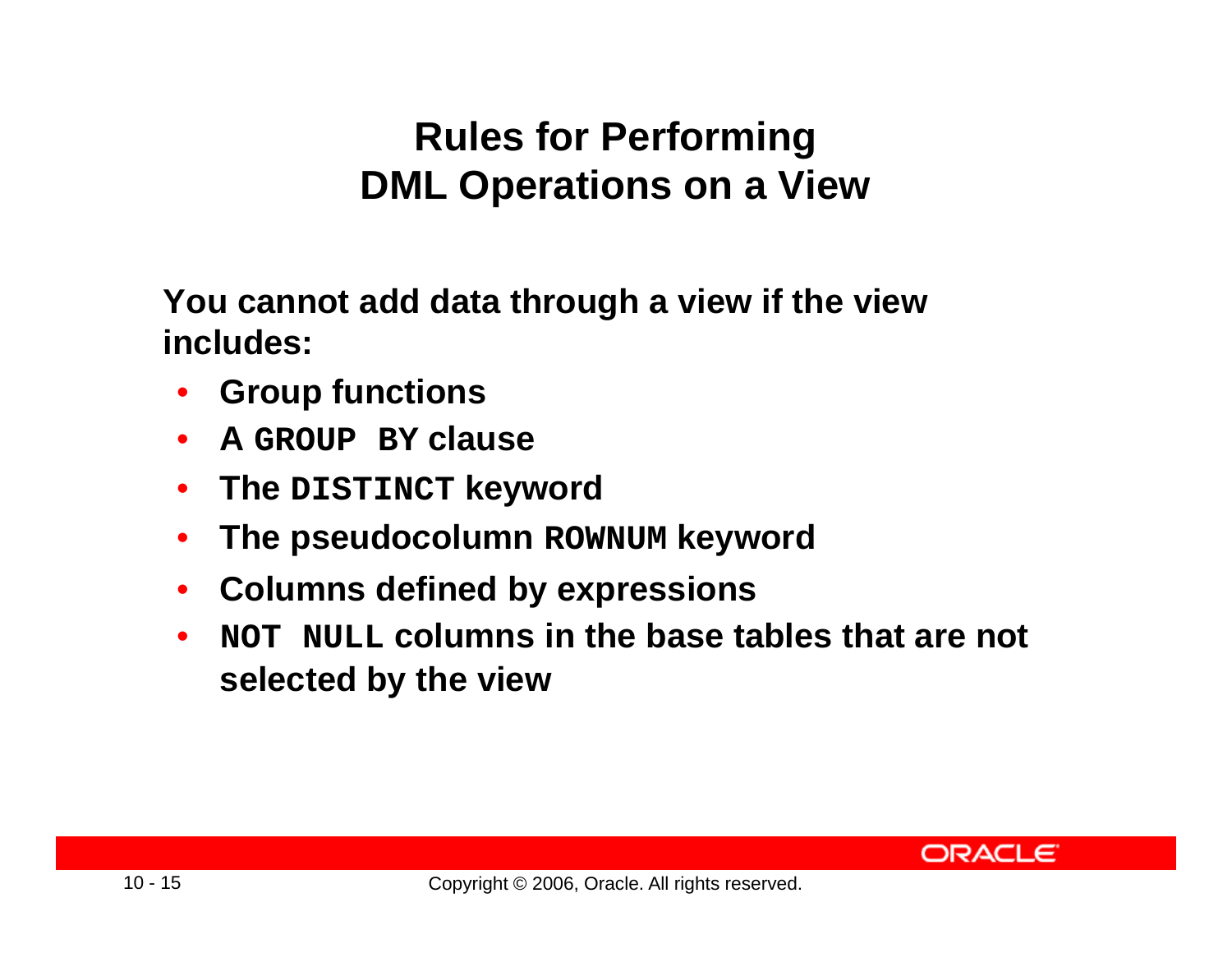#### **Using the WITH CHECK OPTION Clause**

• **You can ensure that DML operations performed on the view stay in the domain of the view by using the WITH CHECK OPTION clause:**

|               |              | CREATE OR REPLACE VIEW empvu20 |                      |                                           |  |
|---------------|--------------|--------------------------------|----------------------|-------------------------------------------|--|
|               | AS SELECT    | $\star$                        |                      |                                           |  |
|               | <b>FROM</b>  | employees                      |                      |                                           |  |
|               | <b>WHERE</b> |                                | department $id = 20$ |                                           |  |
|               |              |                                |                      | WITH CHECK OPTION CONSTRAINT empvu20_ck ; |  |
| View created. |              |                                |                      |                                           |  |

• **Any attempt to change the department number for any row in the view fails because it violates the WITH CHECK OPTION constraint.**

**ORACLE**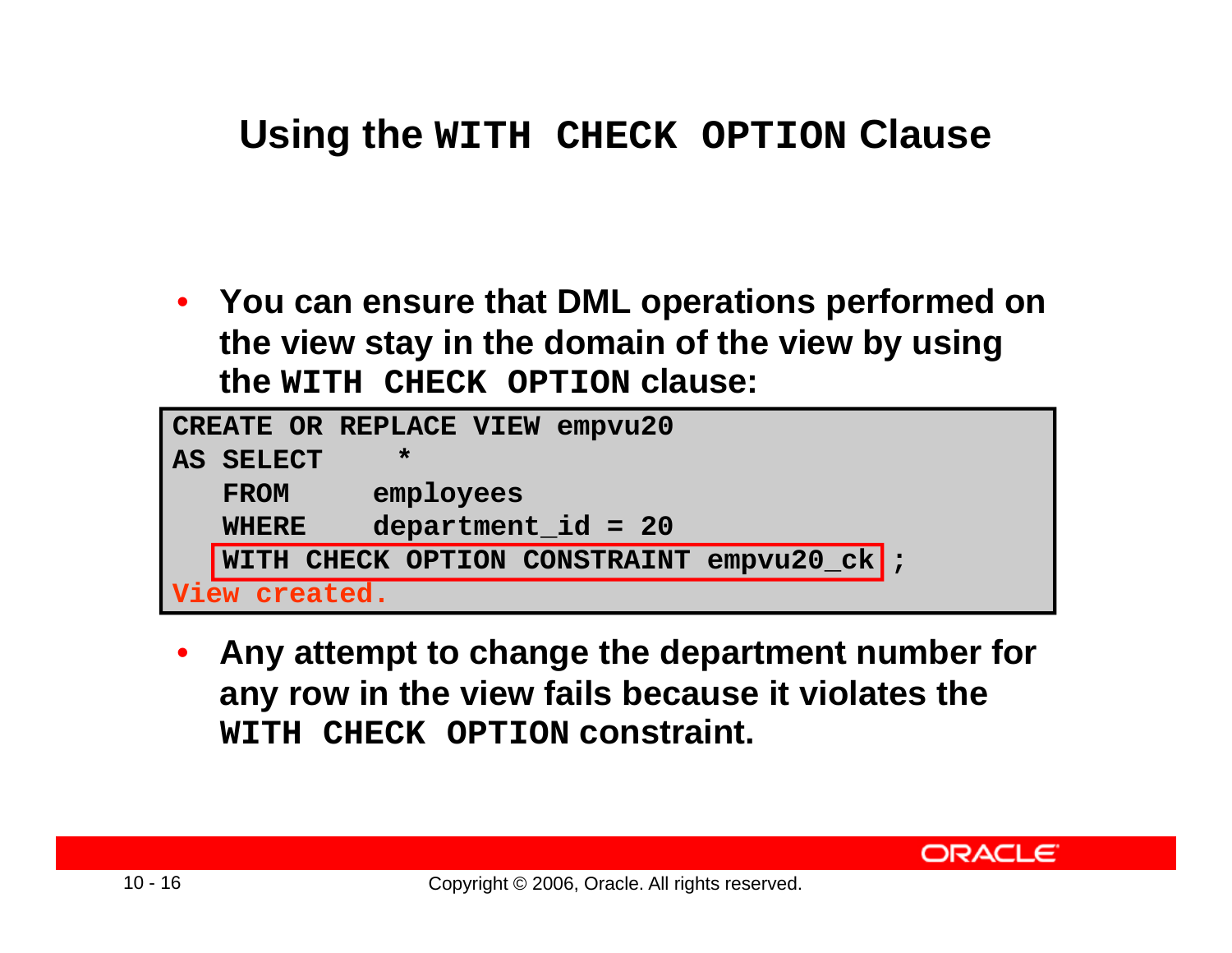#### **Denying DML Operations**

- **You can ensure that no DML operations occur by that adding the WITH READ ONLY option to your view definition.**
- **Any attempt to perform a DML operation on any row in the view results in an Oracle server error.**



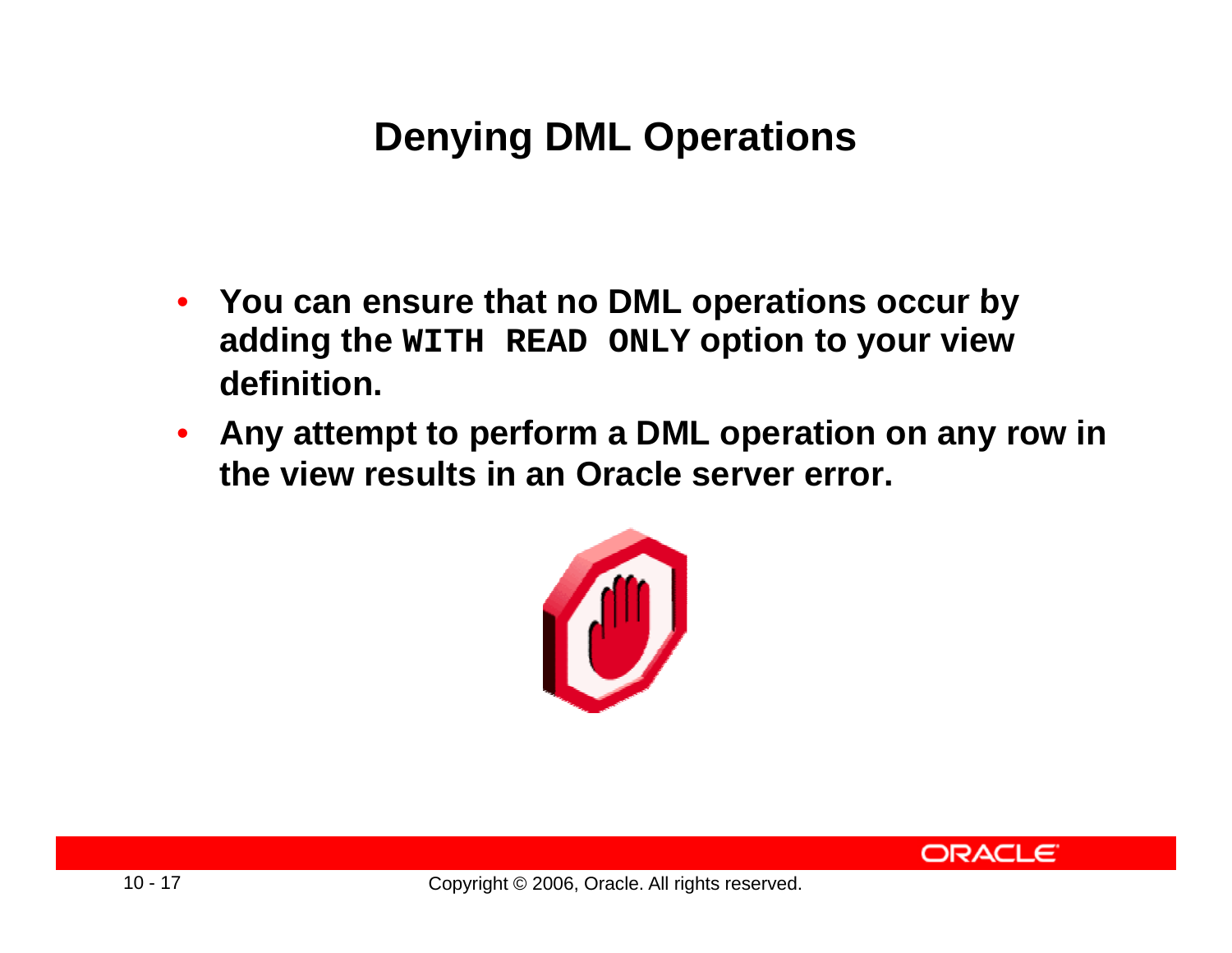#### **Denying DML Operations**



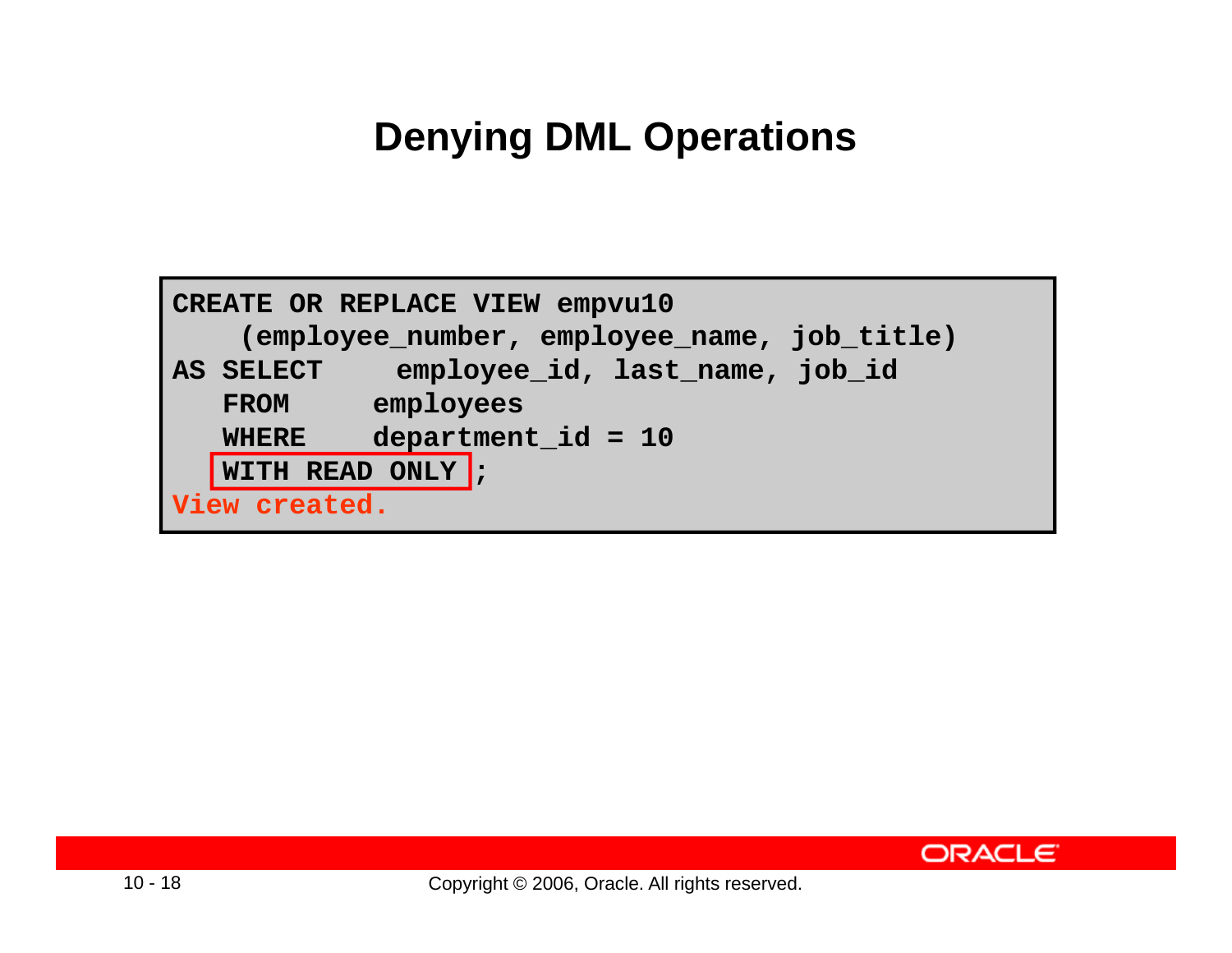#### **Removing a View**

**You can remove <sup>a</sup> view without losing data because <sup>a</sup> view view is based on underlying tables in the database.**

**DROP VIEW** *view***;**

**DROP VIEW empvu80; View dropped.**

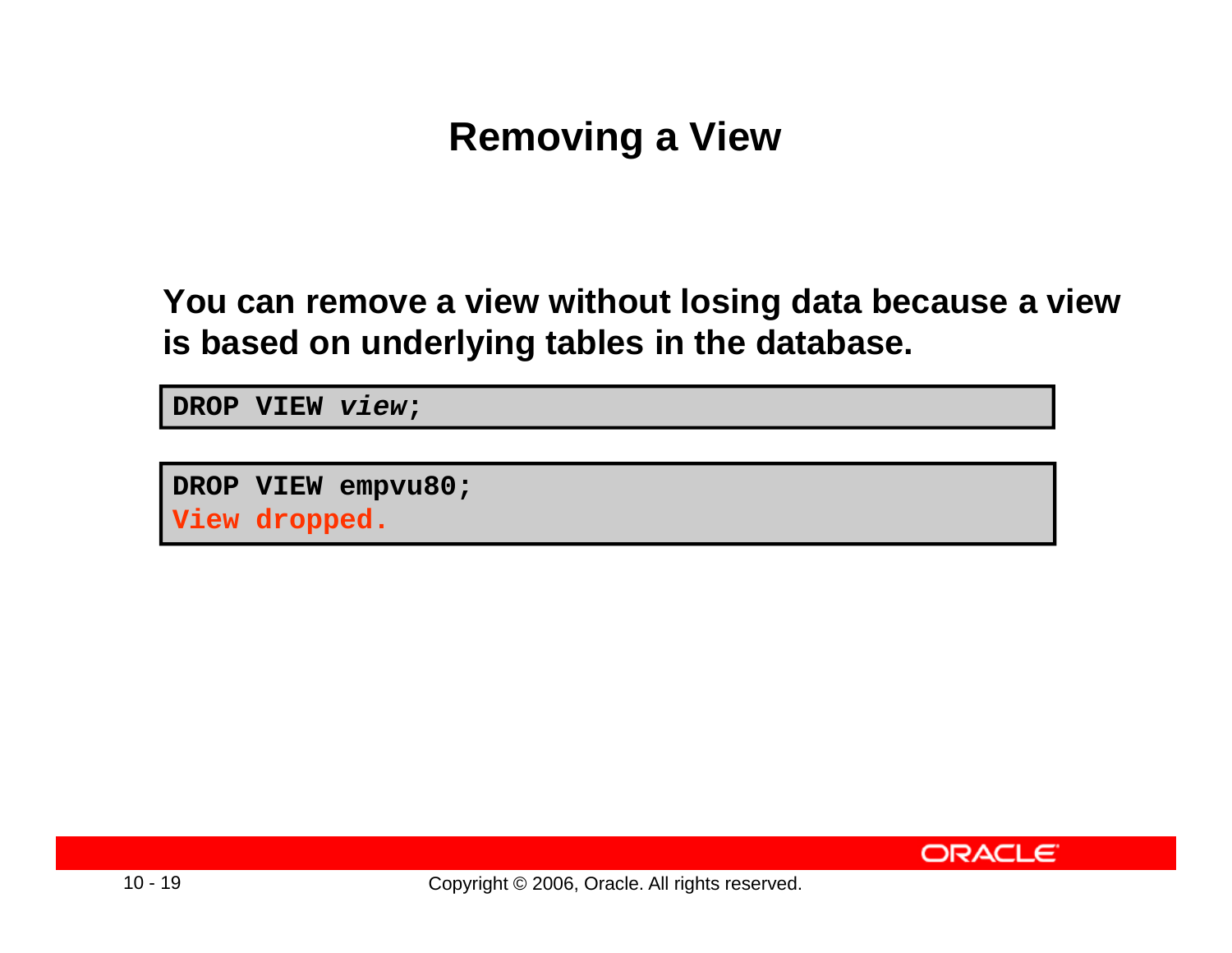#### **Practice 10: Overview of Part 1**

**This practice covers the following topics:**

- **Creating a simple view**
- **Creating a complex view**
- **Creating a view with a check constraint**
- •**Attempting to modify data in the view**
- $\bullet$ **R ii emov ng views**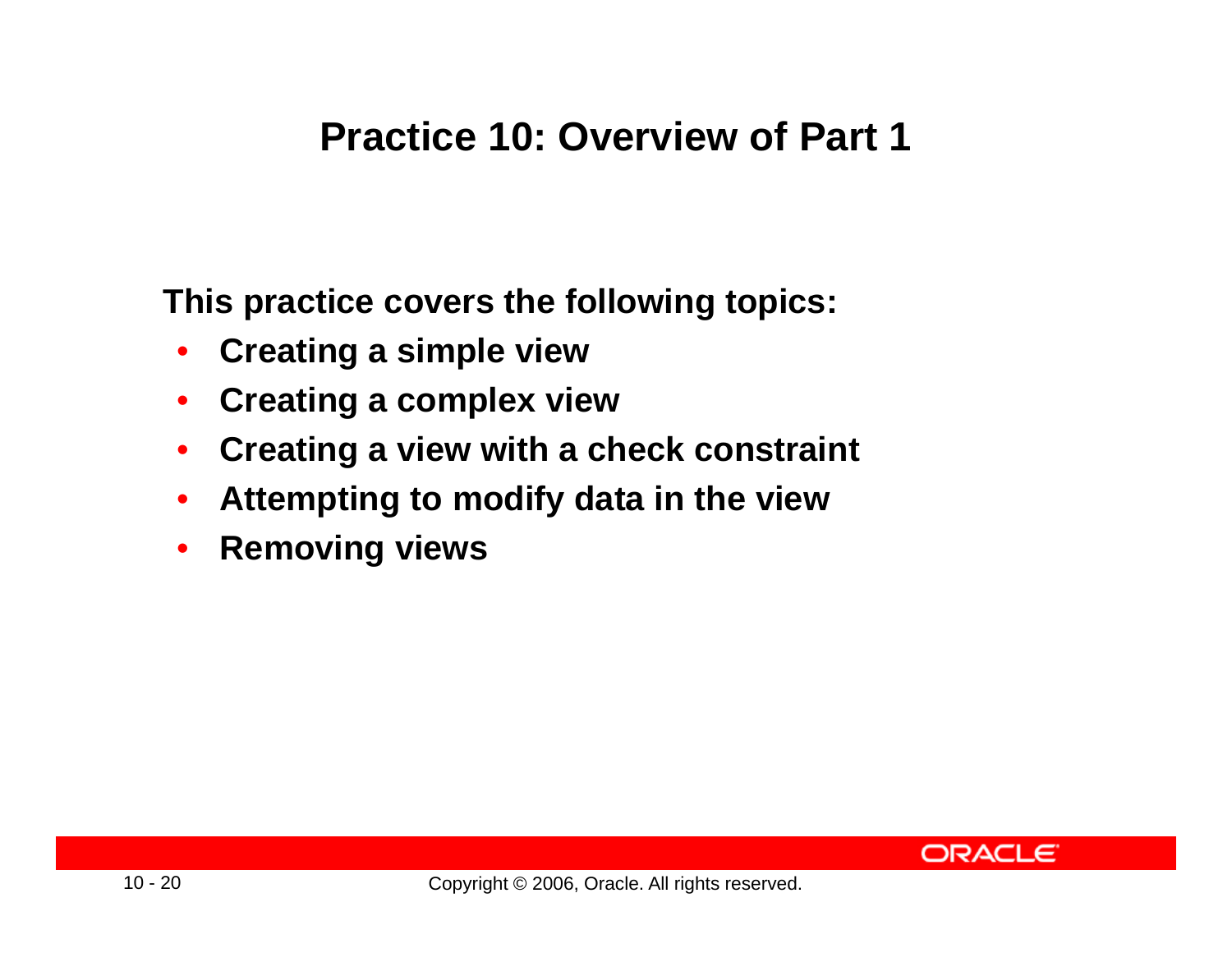#### **Sequences**

| <b>Object</b>   | <b>Description</b>                                              |
|-----------------|-----------------------------------------------------------------|
| <b>Table</b>    | Basic unit of storage; composed of rows                         |
| <b>View</b>     | Logically represents subsets of data from<br>one or more tables |
| <b>Sequence</b> | <b>Generates numeric values</b>                                 |
| <b>Index</b>    | Improves the performance of some<br>queries                     |
| <b>Synonym</b>  | <b>Gives alternative names to objects</b>                       |

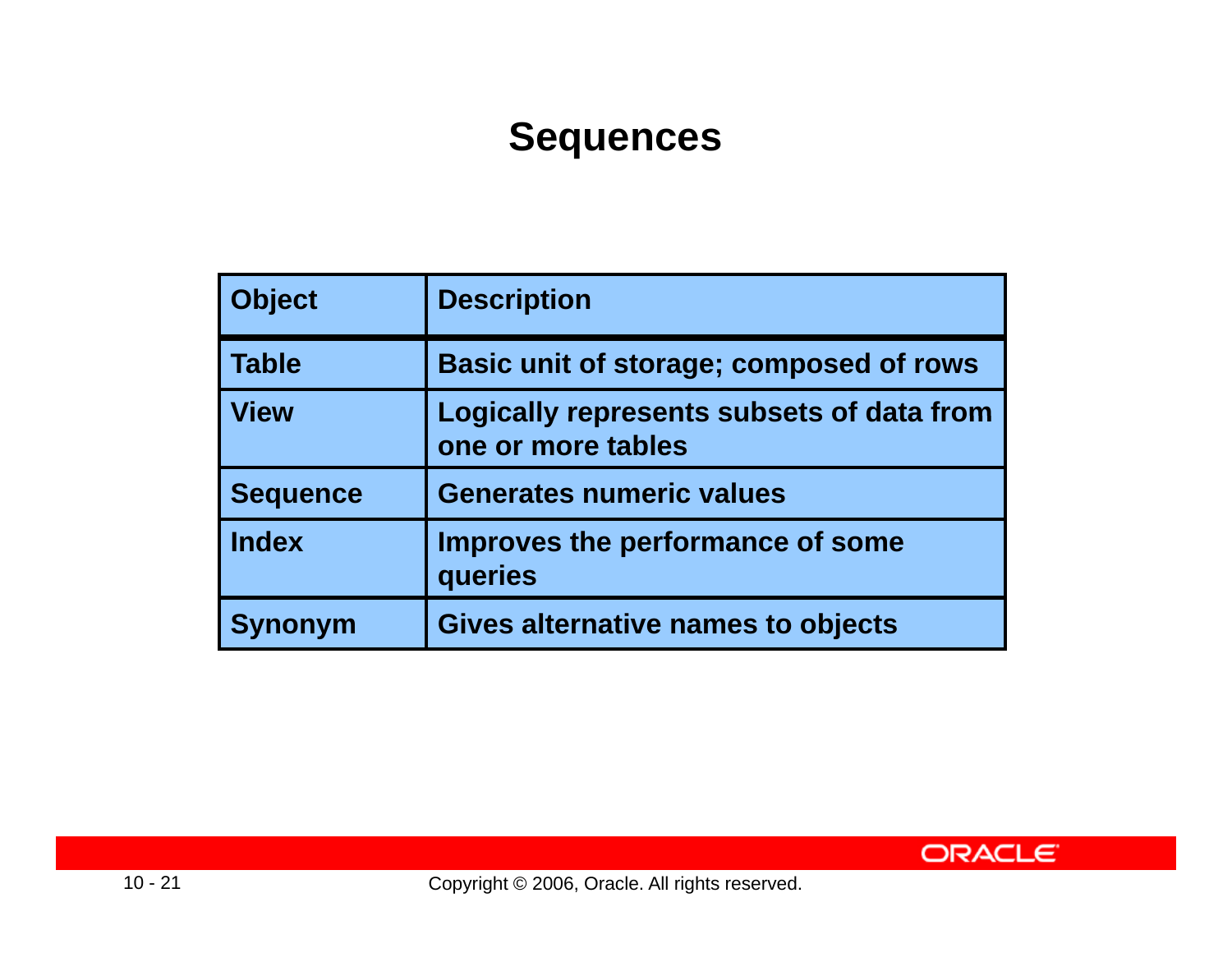#### **Sequences**

**A sequence:**

- **Can automatically generate unique numbers**
- **Is a sharable object**
- **Can be used to create a primary key value**
- •**Replaces application code**
- **S d th ffi i f i Speeds up the efficiency of accessing sequence values when cached in memory**



**ORACLE**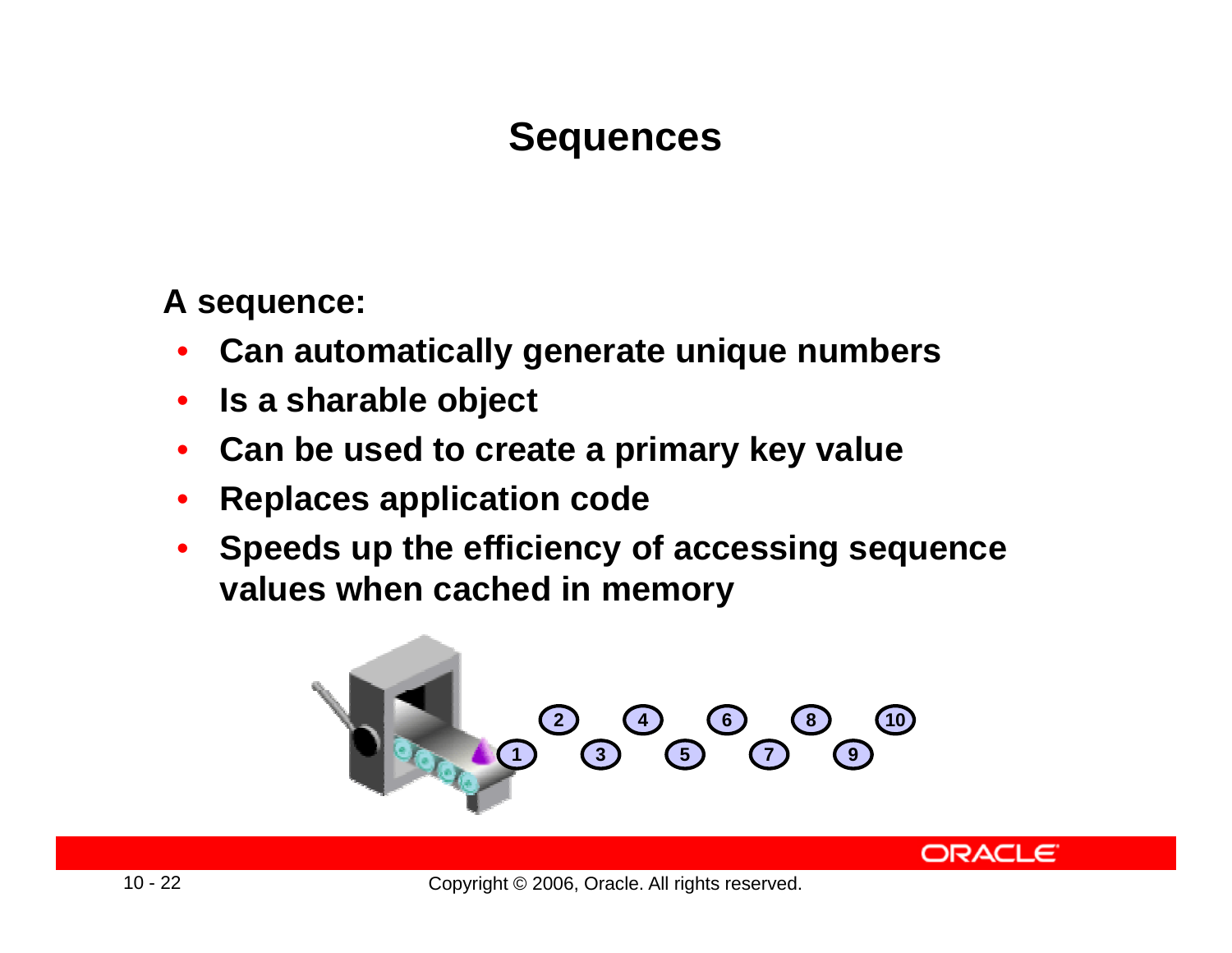#### **CREATE SEQUENCE Statement: Syntax**

**Define <sup>a</sup> sequence to generate sequential numbers automatically:**

| <b>CREATE SEQUENCE sequence</b>                                      |
|----------------------------------------------------------------------|
| [INCREMENT BY $n$ ]                                                  |
| [START WITH n]                                                       |
| $\left[\right.\left\{MAXVALUE\ n\ \right.\mid\ NOMAXVALUE\right\}$ ] |
| [ ${$ MINVALUE $n$   NOMINVALUE $}$ ]                                |
| $[$ ${C}$ ${C}$ ${C}$ ${L}$ $E$ $ $ $N$ $C$ ${C}$ ${L}$ $E$ $S$ $I$  |
| [ ${CACHE}$ n   NOCACHE $}$ ];                                       |

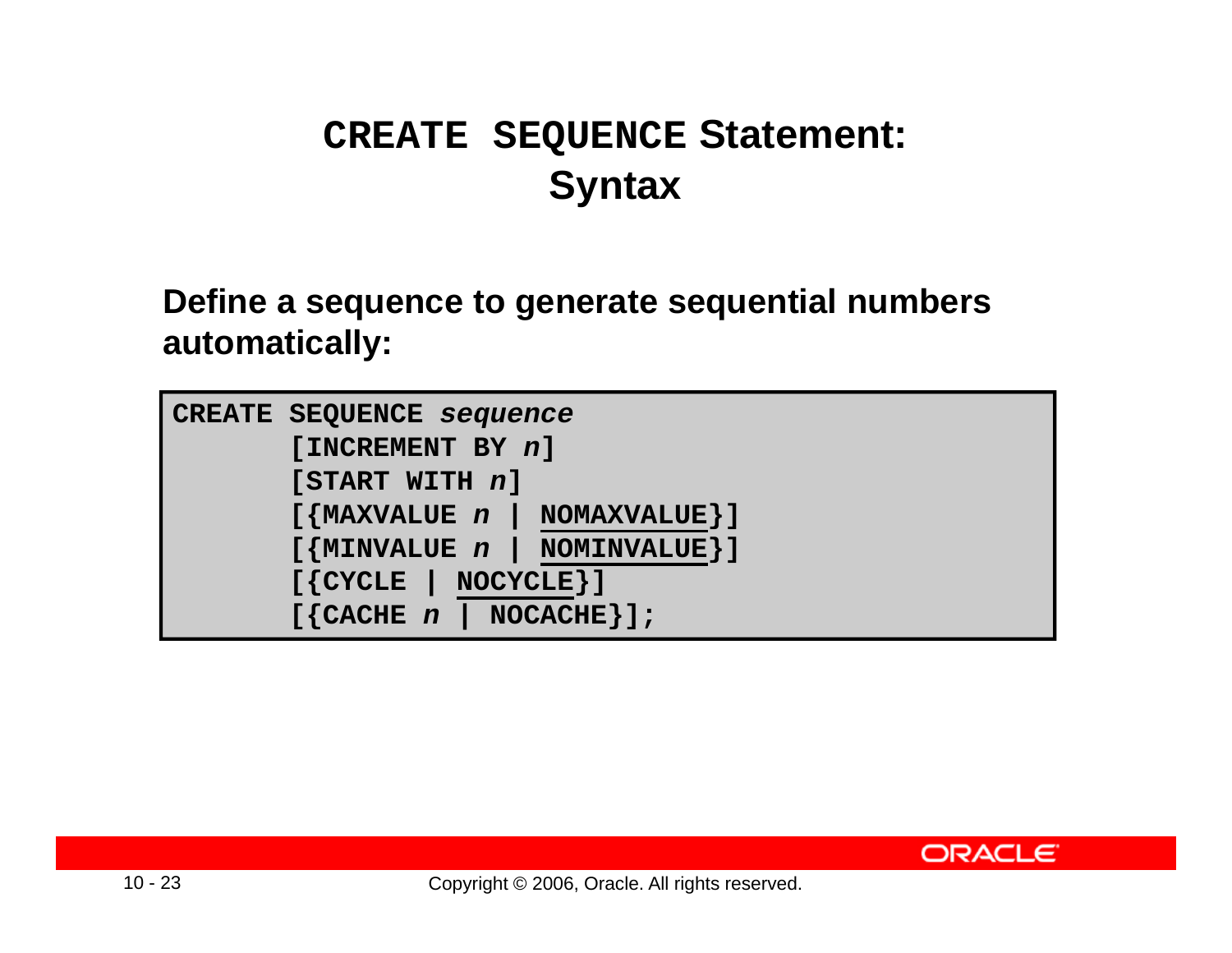#### **Creating a Sequence**

- **Create <sup>a</sup> sequence named DEPT DEPTID SEQ DEPT\_DEPTID\_SEQto be used for the primary key of the DEPARTMENTS table.**
- **Do not use the CYCLE option.**

|                   | CREATE SEQUENCE dept_deptid_seq |
|-------------------|---------------------------------|
|                   | INCREMENT BY 10                 |
|                   | <b>START WITH 120</b>           |
|                   | <b>MAXVALUE 9999</b>            |
|                   | <b>NOCACHE</b>                  |
|                   | NOCYCLE;                        |
| Sequence created. |                                 |

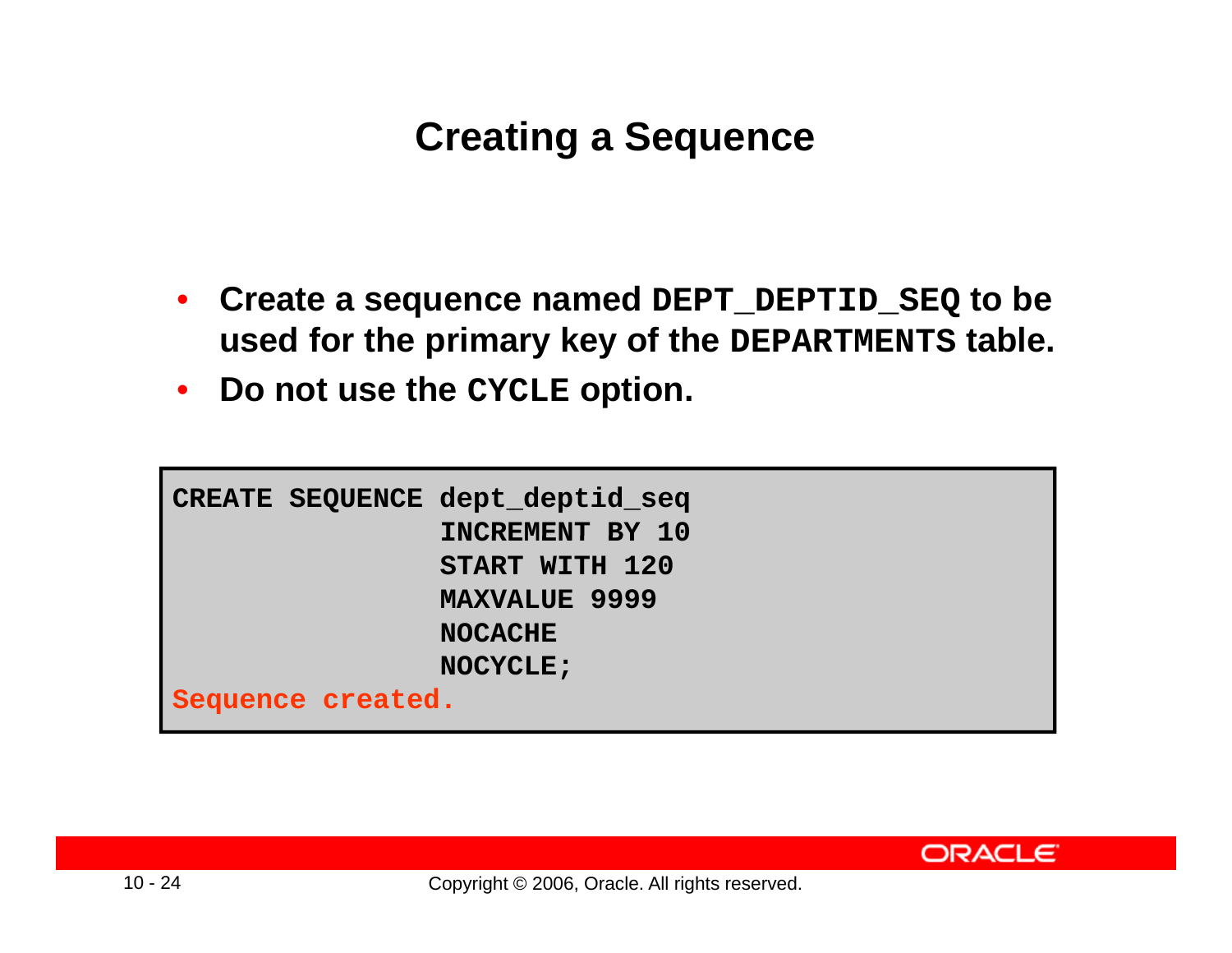#### **NEXTVAL and CURRVAL Pseudocolumns**

- **NEXTVAL returns the next available sequence value value. It returns a unique value every time it is referenced, even for different users.**
- **CURRVAL obtains the current sequence value.**
- • **NEXTVAL must be issued for that sequence before CURRVAL contains a value.**

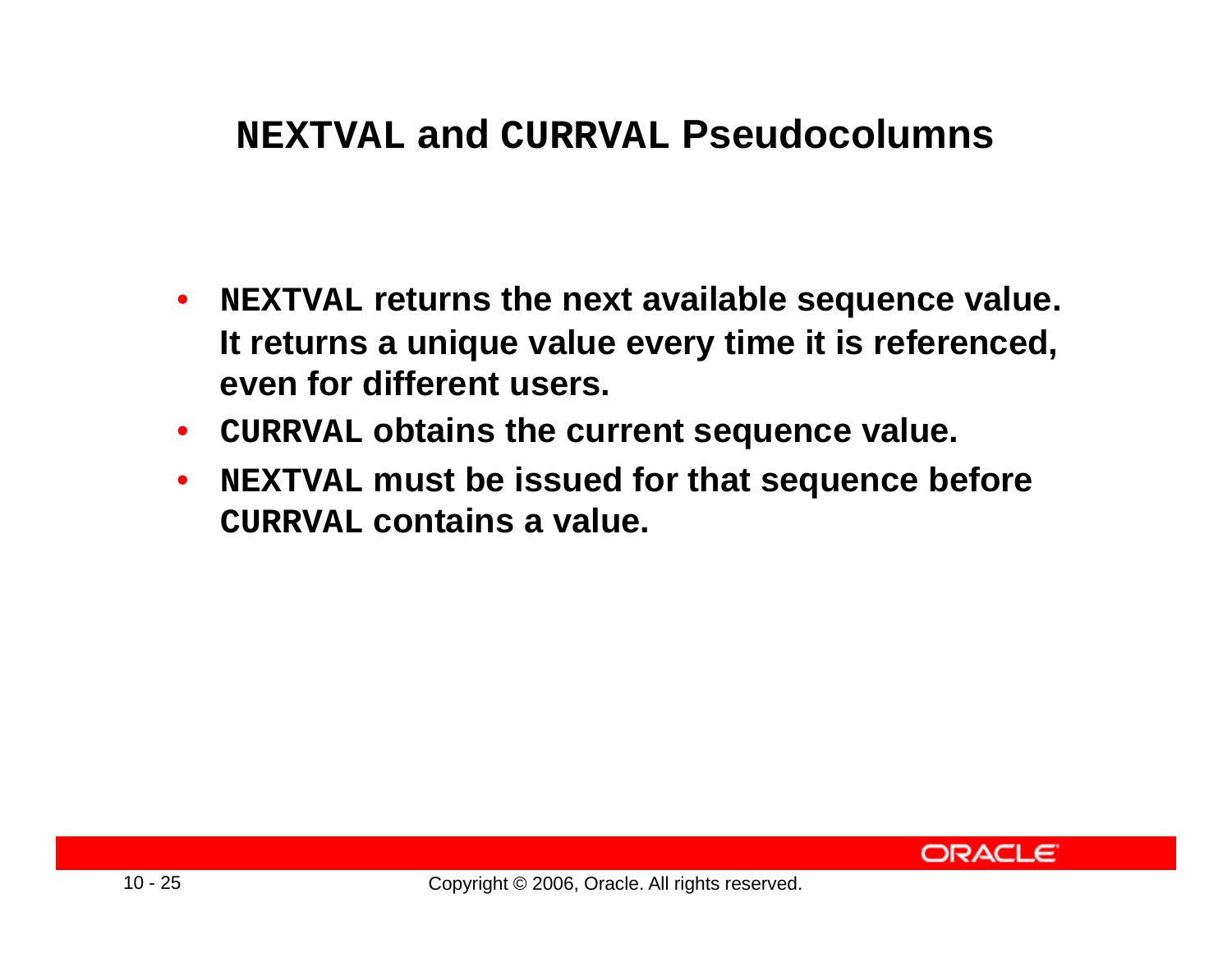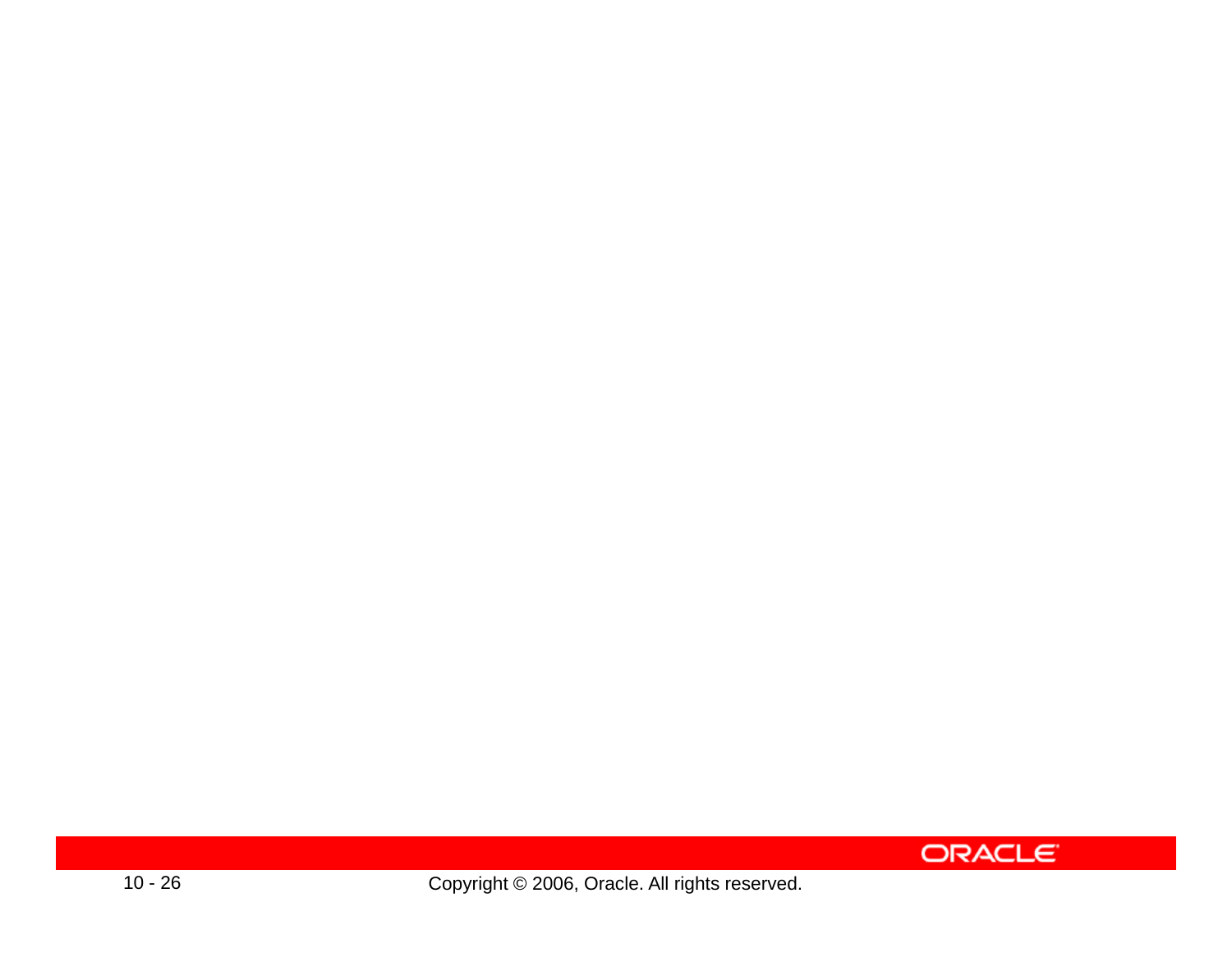### **Using a Sequence**

 $\bullet$  **Insert <sup>a</sup> new department named "Support" in location ID 2500:**

|                |  | INSERT INTO departments (department id, |  |  |
|----------------|--|-----------------------------------------|--|--|
|                |  | department name, location id)           |  |  |
| <b>VALUES</b>  |  | (dept deptid seq. NEXTVAL,              |  |  |
|                |  | 'Support', $2500$ );                    |  |  |
| 1 row created. |  |                                         |  |  |

• **View the current value for the DEPT\_DEPTID\_SEQ sequence:**

```
SELECT dept_deptid_seq.CURRVAL
FROM dual;
```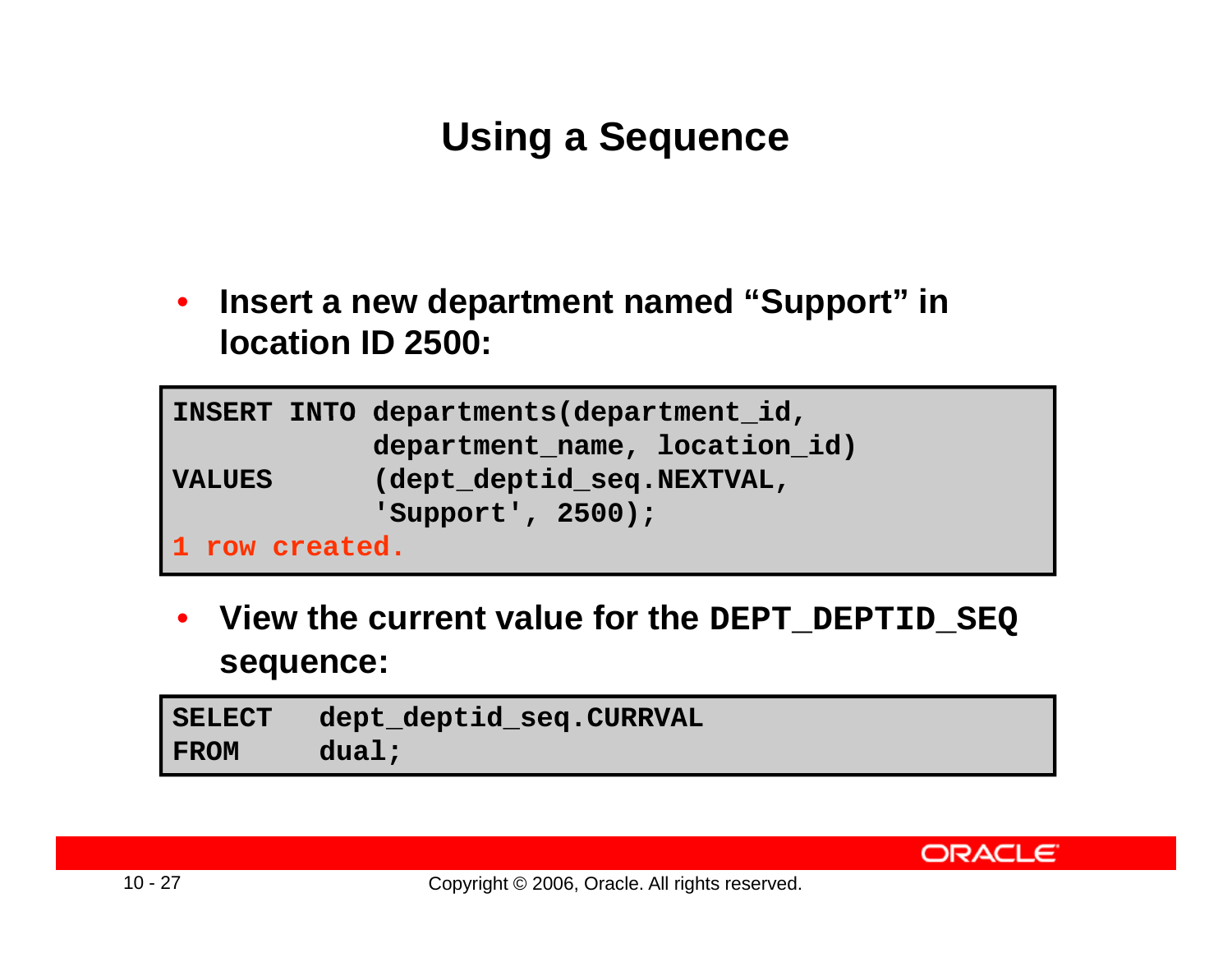#### **Caching Sequence Values**

- • **Caching sequence values in memory gives faster access to those values.**
- **Gaps in sequence values can occur when:**
	- **A rollback occurs**
	- **The system crashes**
	- **A sequence is used in another table**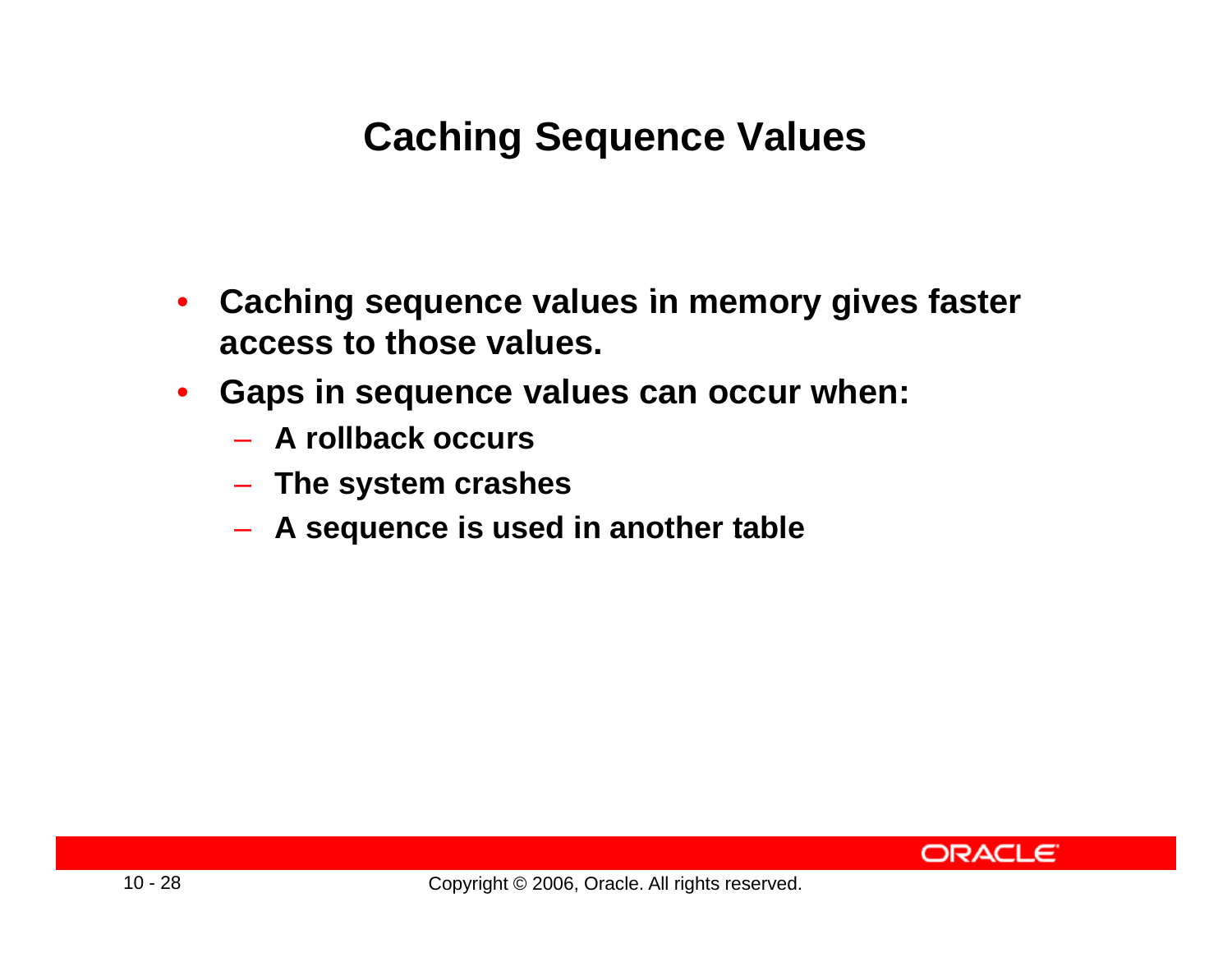#### **Modifying a Sequence**

**Change the increment value maximum value minimum increment value, value, value, cycle option, or cache option:**

**ALTER S Q C d t d tid E QUEN CE dept\_deptid\_seq INCREMENT BY 20MAXVALUE 999999NOCACHENOCYCLE; Sequence altered.**

**ORACLE**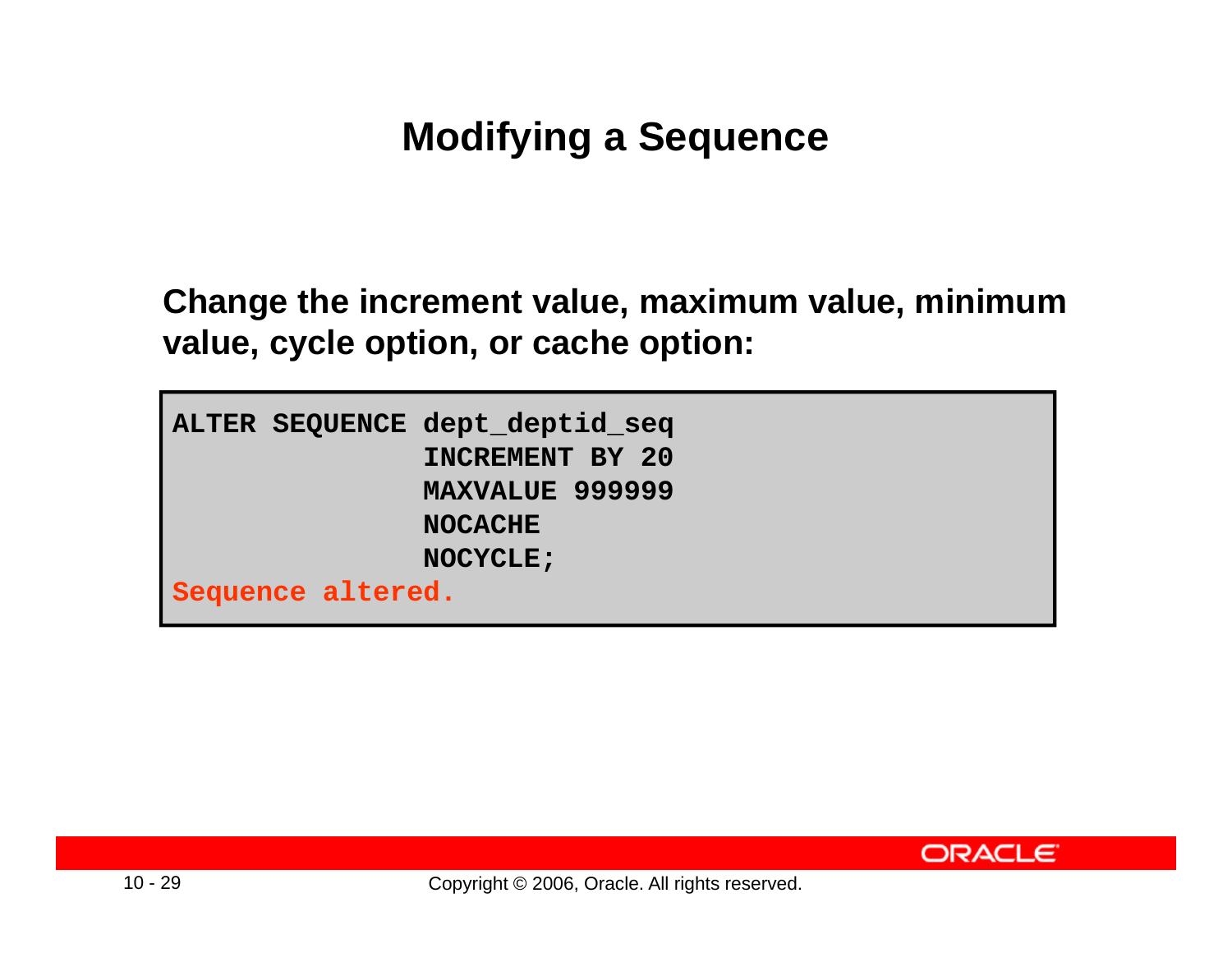#### **Guidelines for Modifying a Sequence**

- **You must be the owner or have the ALTER privilege for the sequence.**
- **Only future sequence numbers are affected.**
- • **The sequence must be dropped and re-created to restart the sequence at a different number.**
- **Some validation is performed.**
- •**To remove a sequence, use the DROP statement:**

```
DROP SEQUENCE dept deptid seq;
Sequence dropped.
```
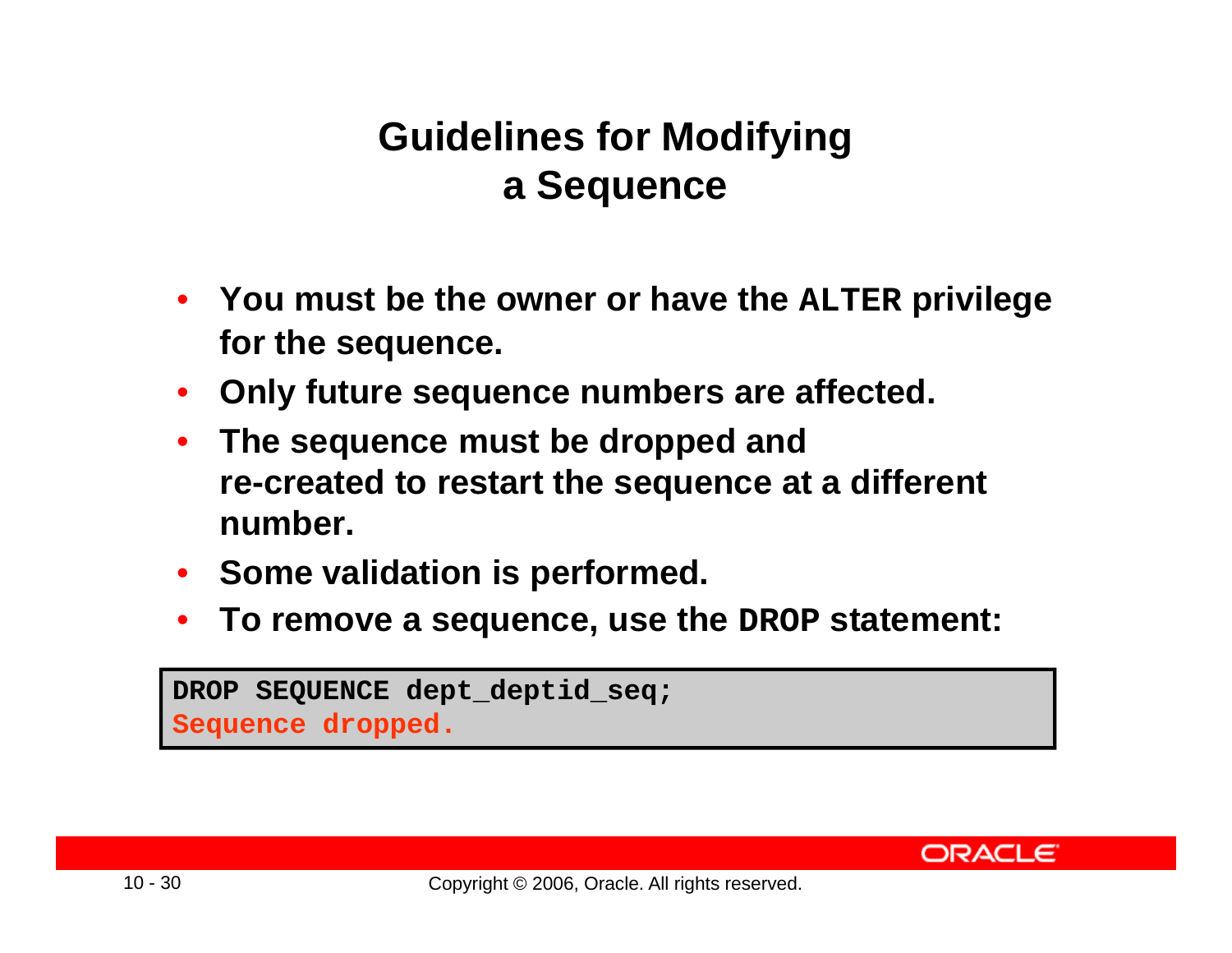#### **Indexes**

| <b>Object</b>   | <b>Description</b>                                              |
|-----------------|-----------------------------------------------------------------|
| <b>Table</b>    | <b>Basic unit of storage; composed of rows</b>                  |
| <b>View</b>     | Logically represents subsets of data from<br>one or more tables |
| <b>Sequence</b> | <b>Generates numeric values</b>                                 |
| <b>Index</b>    | Improves the performance of some<br>queries                     |
| <b>Synonym</b>  | <b>Gives alternative names to objects</b>                       |

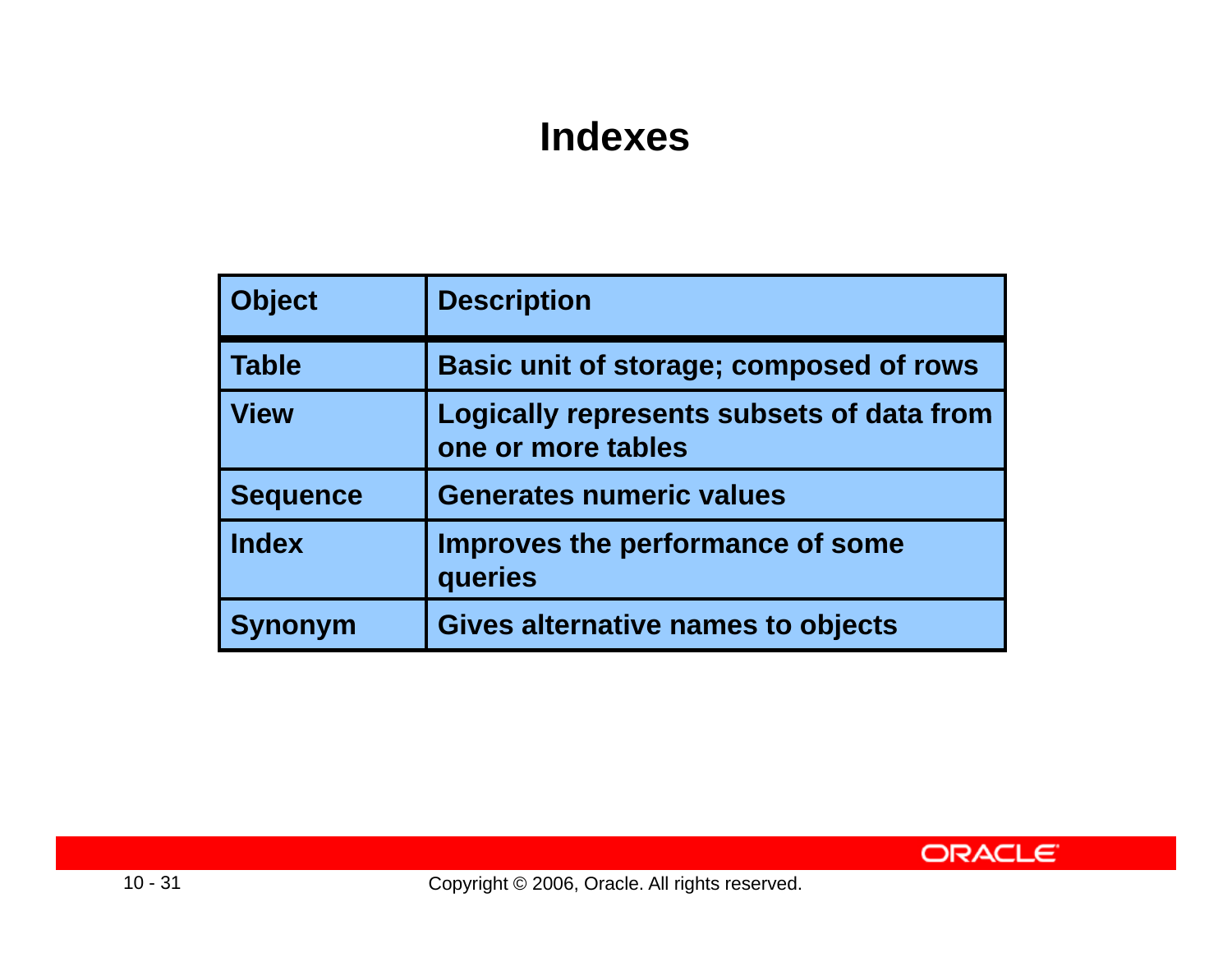#### **Indexes**

**An index:**

- **Is a schema object**
- •**Can be used by the Oracle server to speed up the retrieval of rows by using a pointer**
- **Can reduce disk I/O by using a rapid path access method to locate data quickly**
- $\bullet$ **Is independent of the table that it indexes**
- • **Is used and maintained automatically by the Oracle server**



ORACLE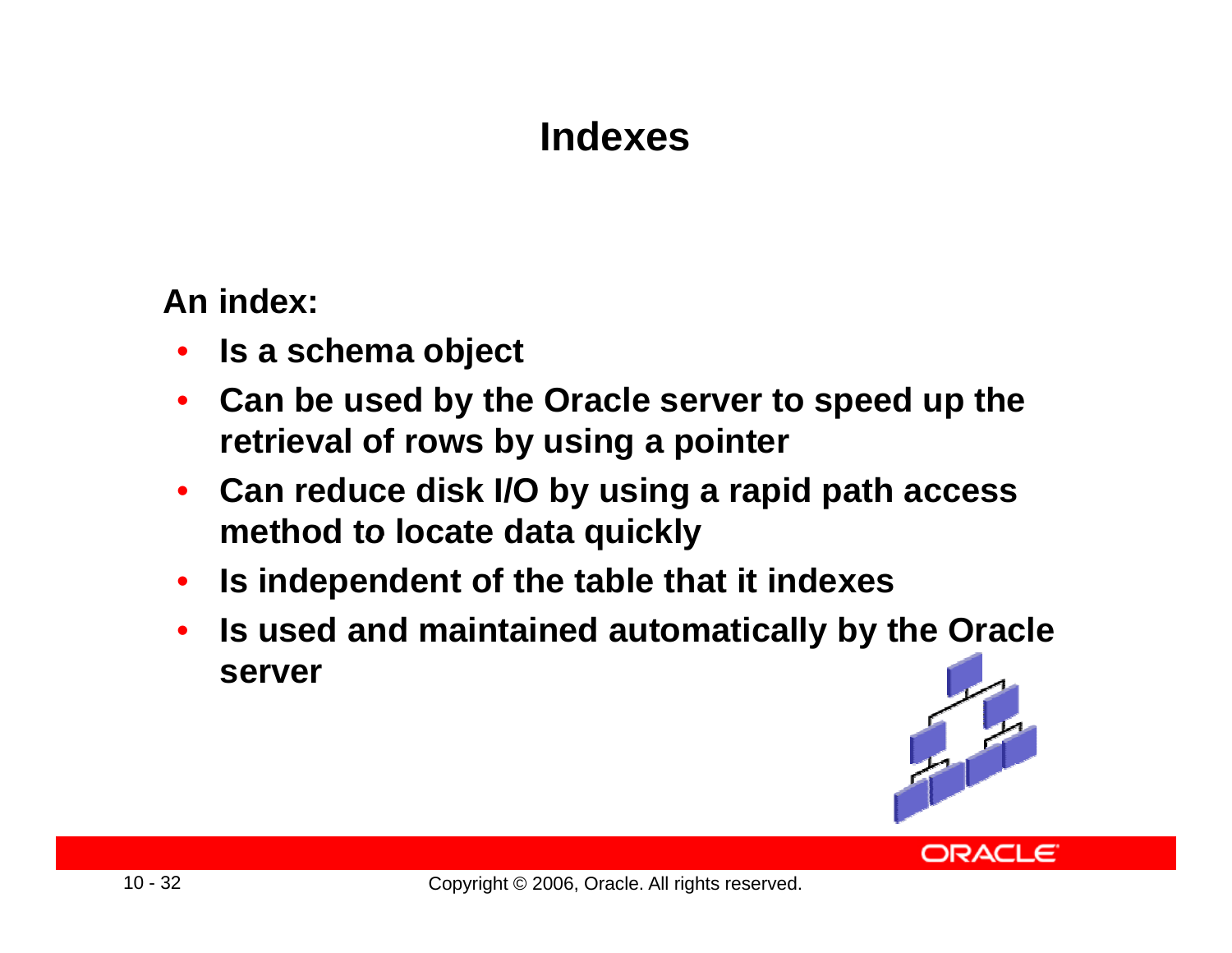#### **How Are Indexes Created?**

• **Automatically: A unique index is created automatically when you define a PRIMARY KEY or UNIQUE constraint in a table definition.**



• **Manually: Users can create nonunique indexes on columns to speed up access to the rows.**



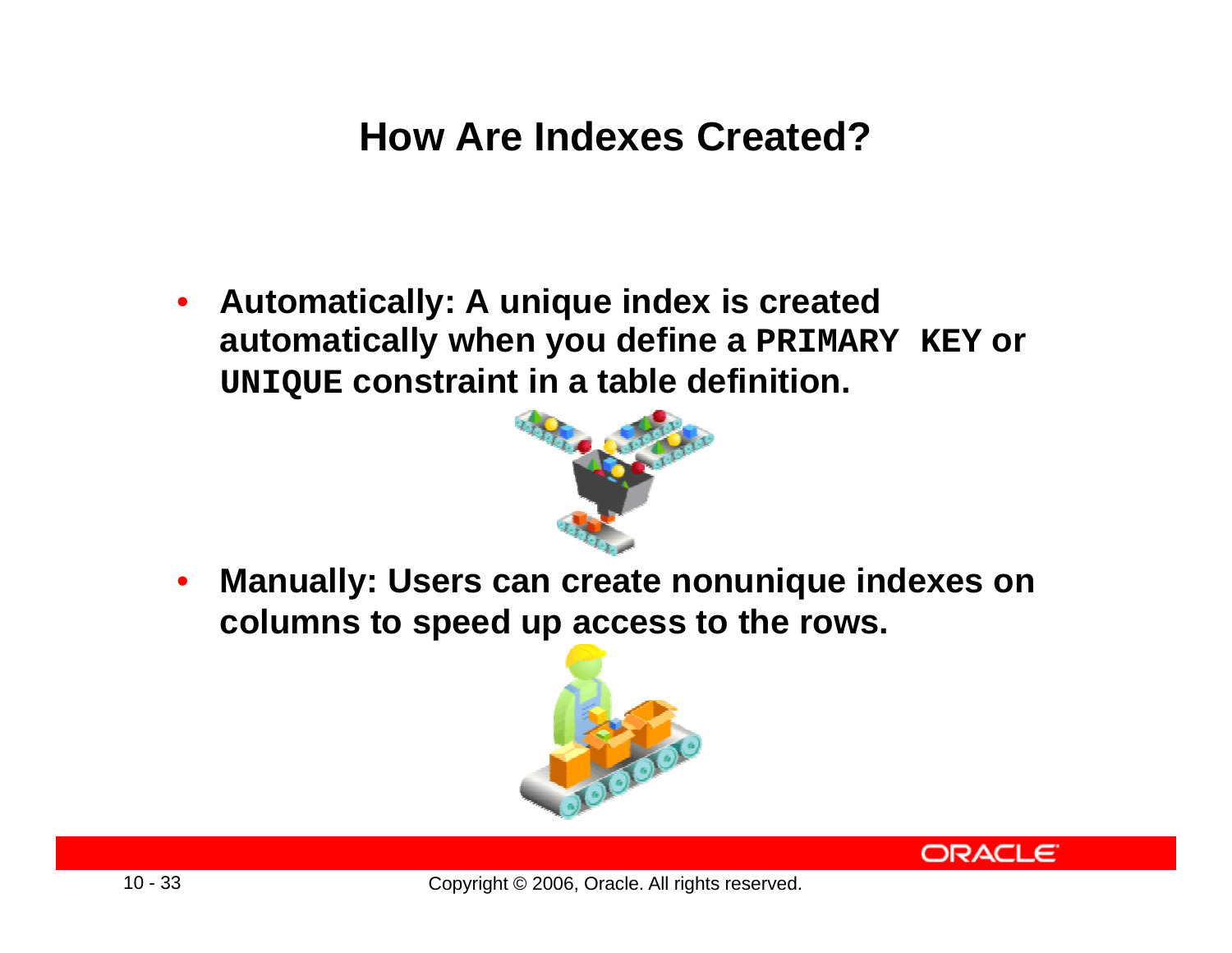#### **Creating an Index**

• **Create an index on one or more columns: one**

**CREATE INDEX** *index***ON** *table* **(***column***[** *column***] );**

• **Improve the speed of query access to the**  *COlumn***<sub>[</sub>, column<sub>]</sub>...);<br>
<b>Improve the speed of query access to the<br>
LAST\_NAME Column in the EMPLOYEES table:** 

**CREATE INDEX emp\_last\_name\_idx** ON employees(last\_name); **Index created.**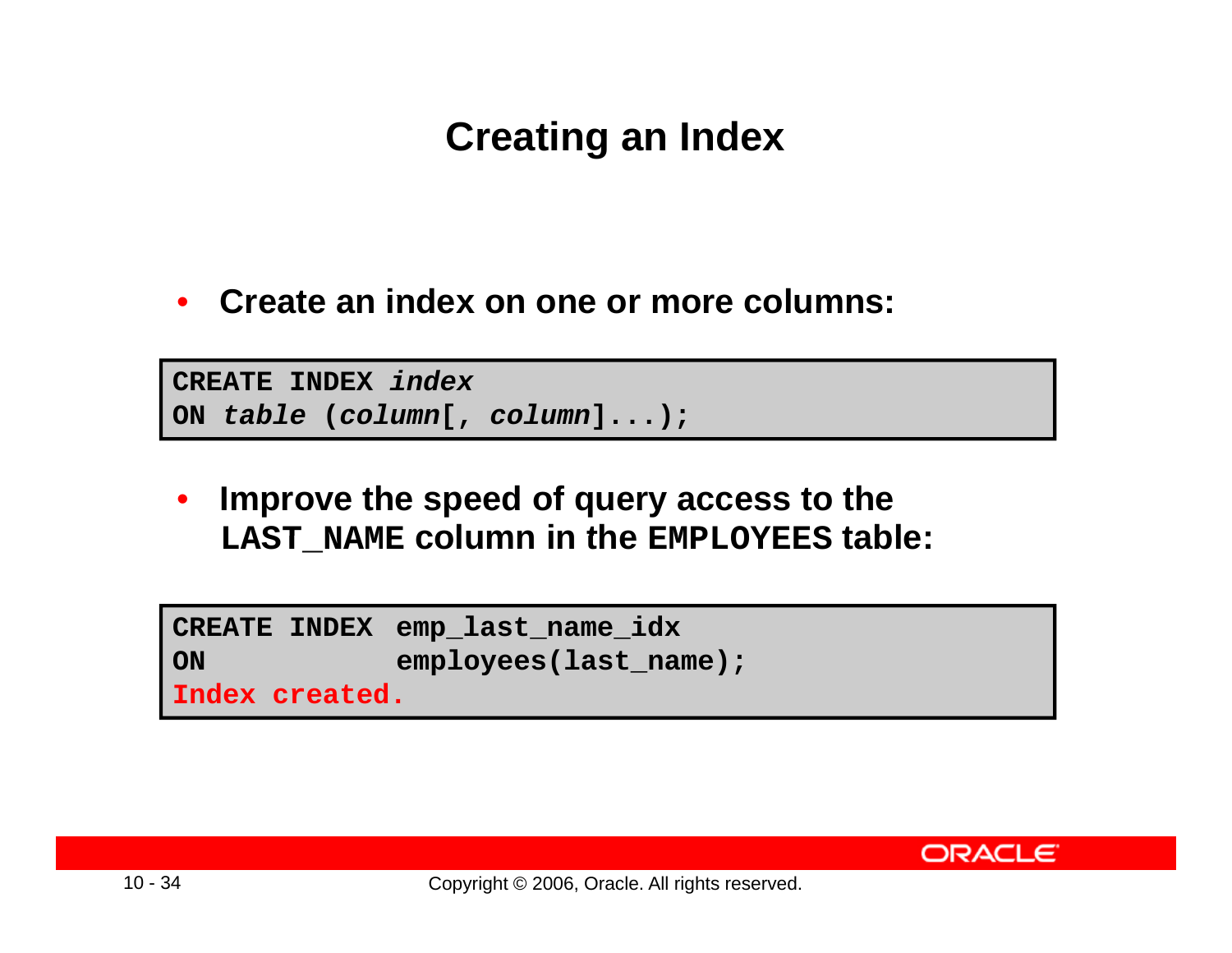#### **Index Creation Guidelines**



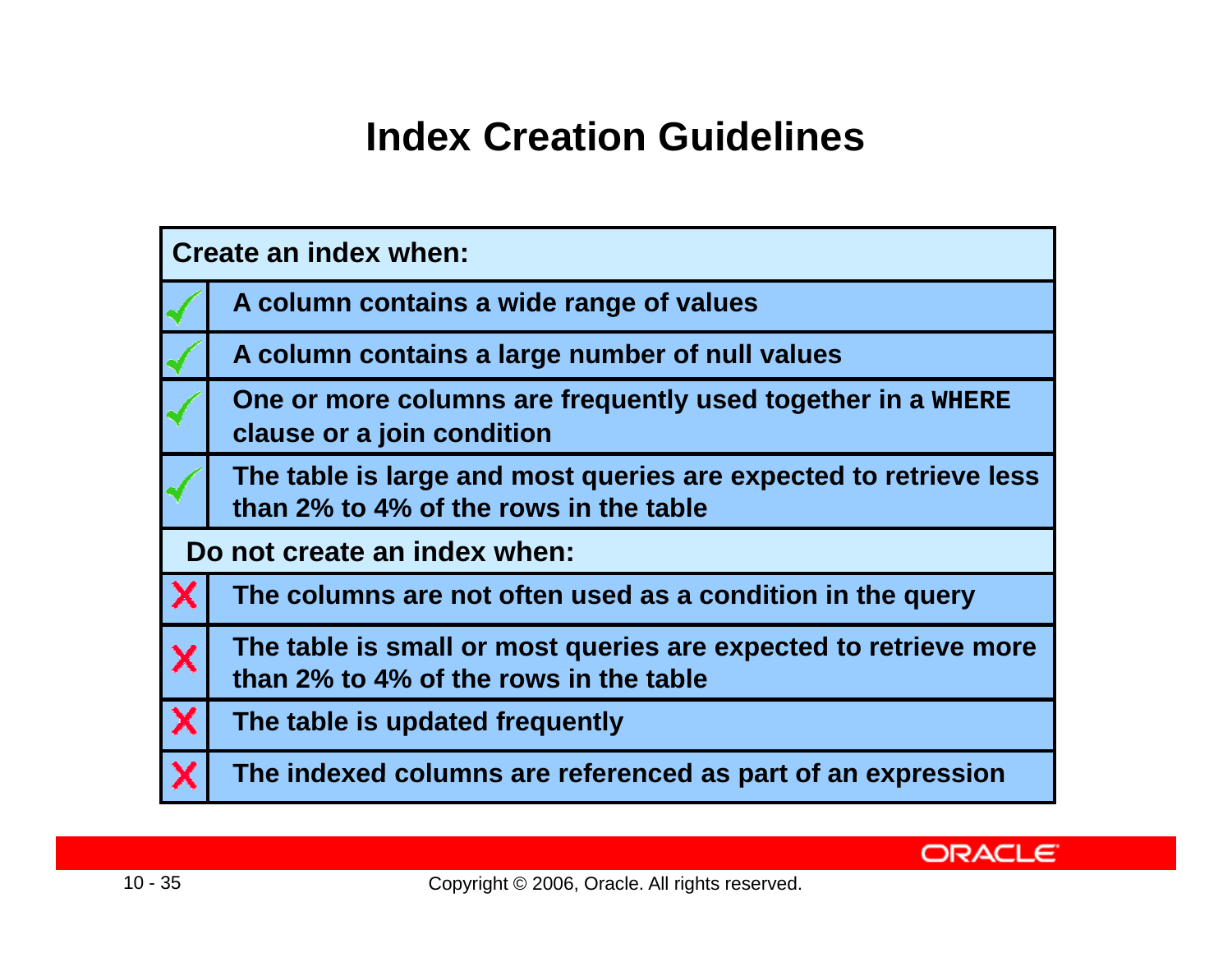### **Removing an Index**

• **Remove an index from the data dictionary by using the DROP INDEX command:**

**DROP INDEX** *index***;**

• **Remove the UPPER\_LAST\_NAME\_IDX index from the data dictionary:** \_\_\_<br>Rei<br>dat

```
DROP INDEX emp_last_name_idx;
Index dropped.
```
• **To drop an index, you must be the owner of the index or have the DROP ANY INDEX privilege.**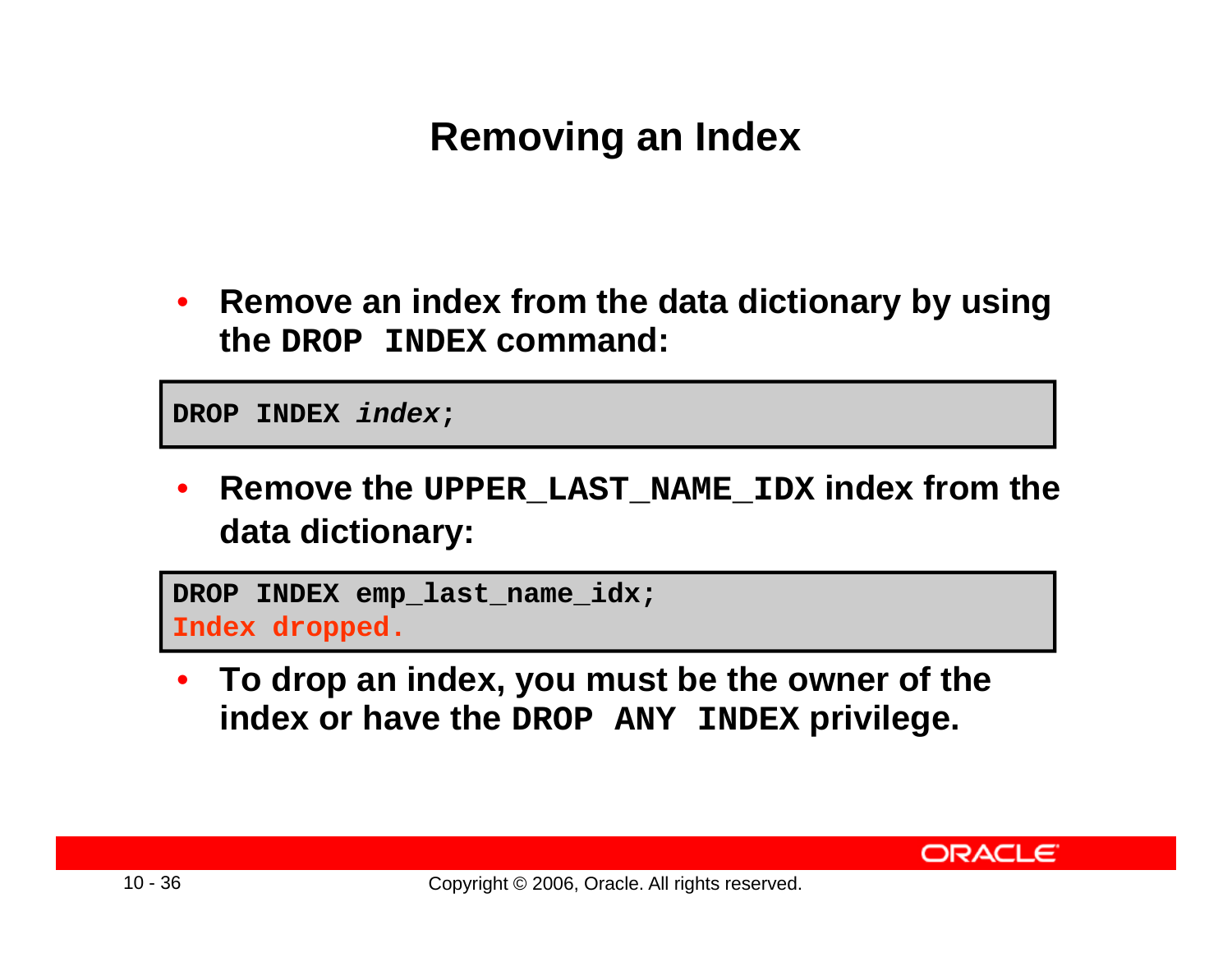#### **Synonyms**

| <b>Object</b>   | <b>Description</b>                                              |
|-----------------|-----------------------------------------------------------------|
| <b>Table</b>    | Basic unit of storage; composed of rows                         |
| <b>View</b>     | Logically represents subsets of data from<br>one or more tables |
| <b>Sequence</b> | <b>Generates numeric values</b>                                 |
| <b>Index</b>    | Improves the performance of some<br>queries                     |
| <b>Synonym</b>  | <b>Gives alternative names to objects</b>                       |

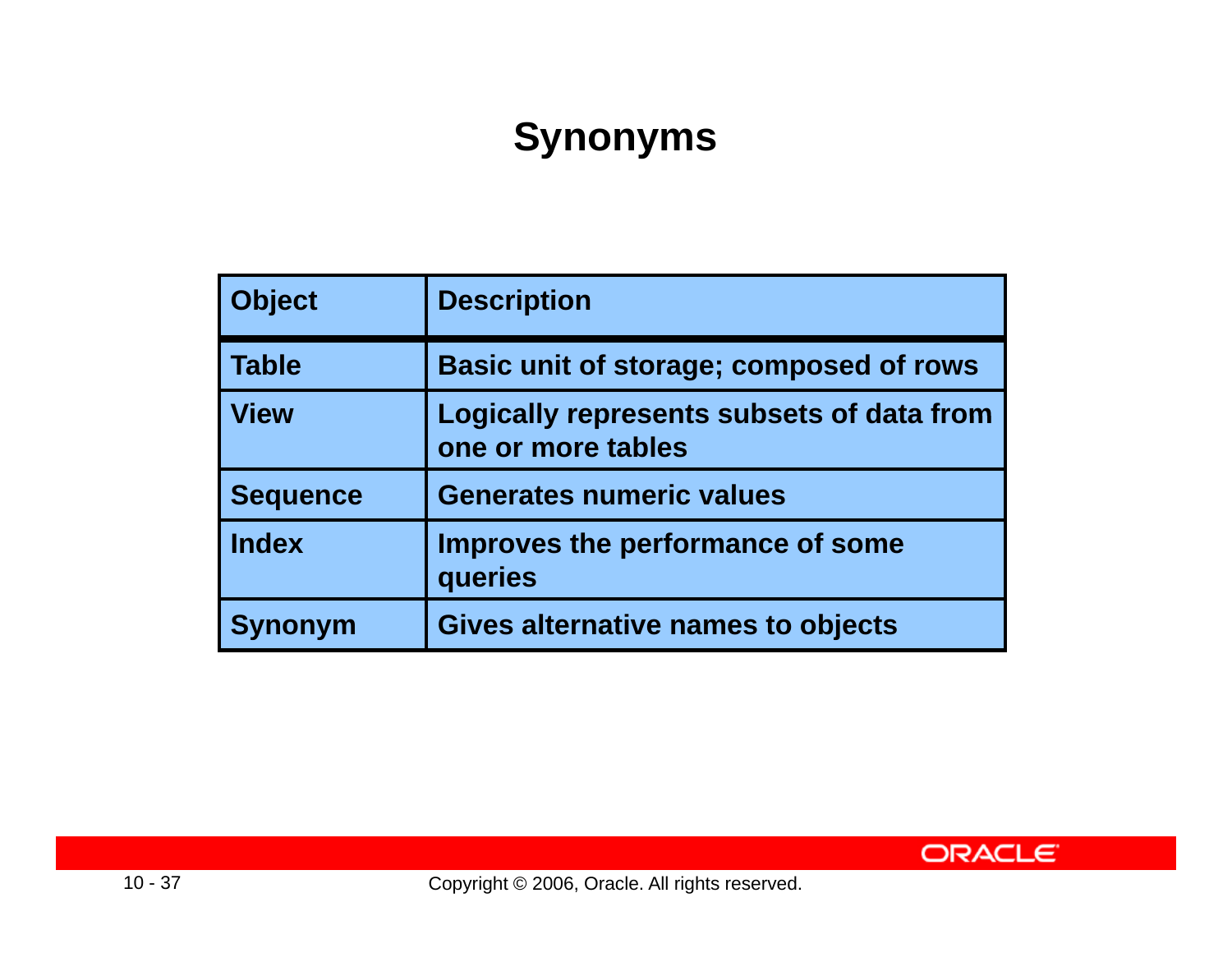# **Synonyms**

**Simplify access to objects by creating <sup>a</sup> synonym (another name for an object). With synonyms, you can:**

- $\bullet$  **Create an easier reference to a table that is owned by another user**
- •**Shorten lengthy object names**

**CREATE [PUBLIC] SYNONYM** *synonym* **FOR** *object***;**

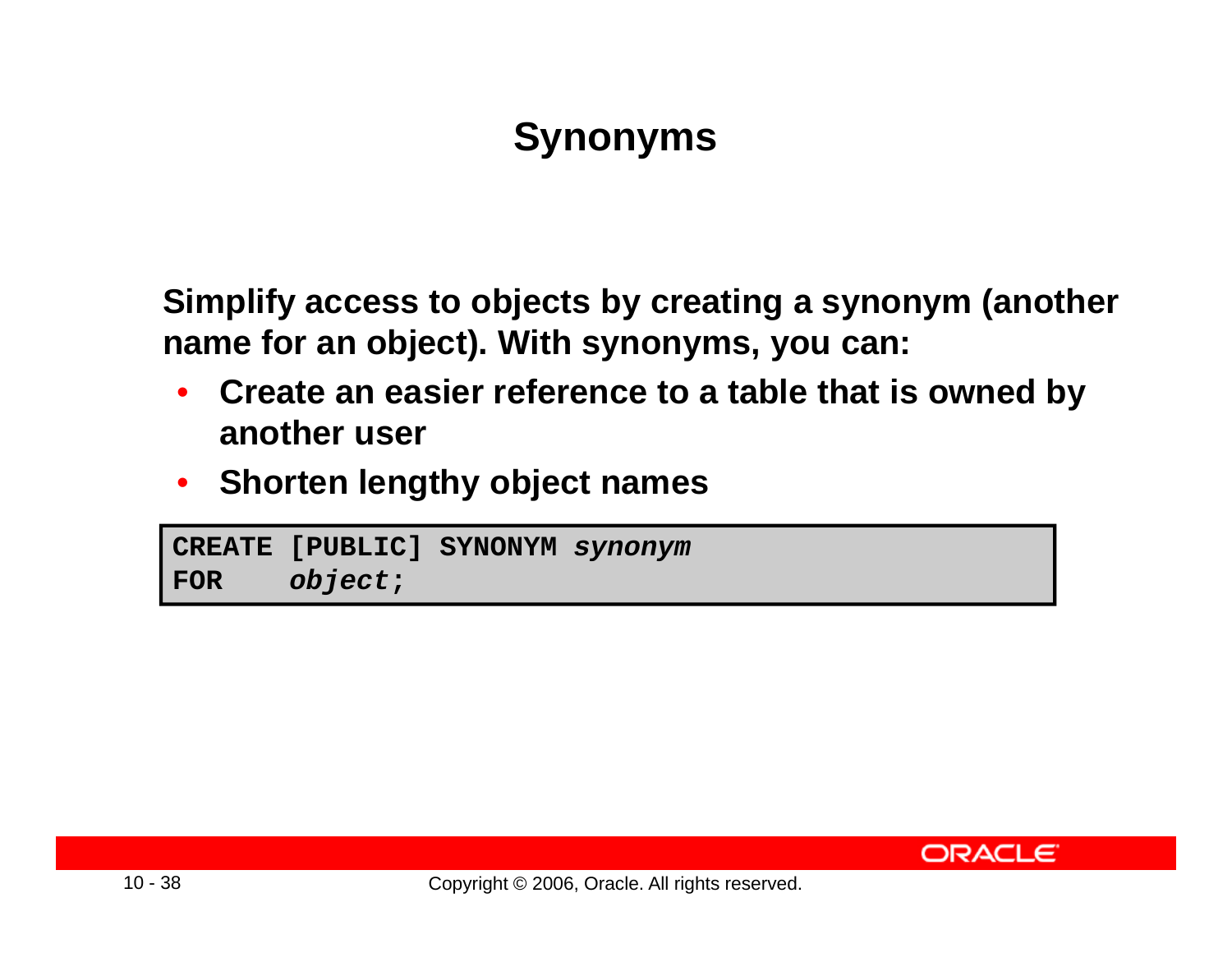#### **Creating and Removing Synonyms**

• **Create a shortened name for the name DEPT SUM VU DEPT\_SUM\_VU view:**

**CREATE SYNONYM d sum SYNONYM d\_sumFOR dept\_sum\_vu;**

**Synonym Created.**

#### •**Drop <sup>a</sup> synonym:**

**DROP SYNONYM d\_sum; Synonym dropped.**